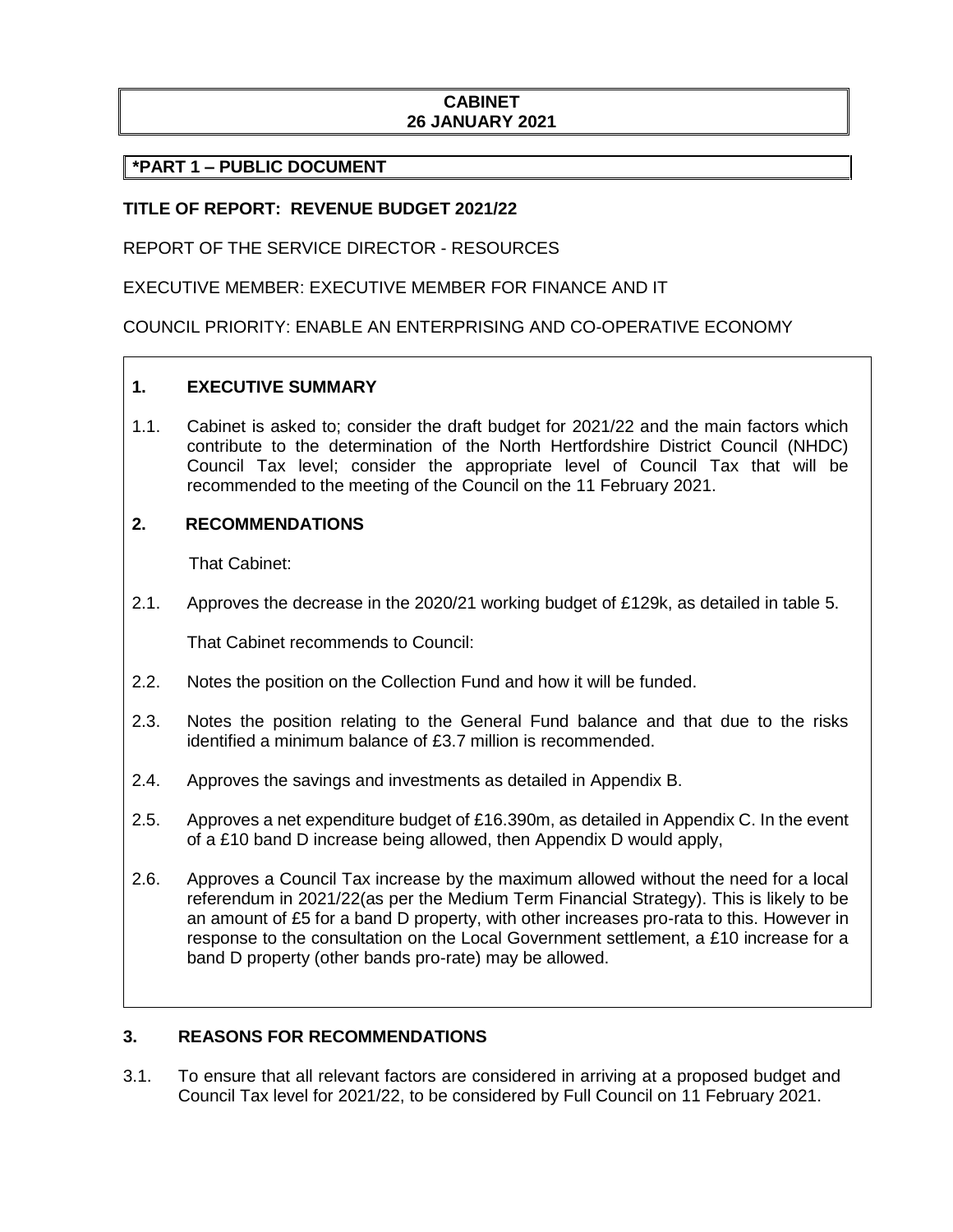3.2. To ensure that Cabinet recommends a balanced budget to Full Council on 11 February 2021.

# **4. ALTERNATIVE OPTIONS CONSIDERED**

- 4.1. In seeking to address the funding gap detailed in the Council's Medium Term Financial Strategy for 2021-26, Political Groups and Officers have been asked for savings ideas and these are presented in appendix A to this report.
- 4.2. The proposed investments are a combination of cost pressures to deliver existing services and new spend that is linked to the delivery of priorities identified within the Council Plan.

# **5. CONSULTATION WITH RELEVANT MEMBERS AND EXTERNAL ORGANISATIONS**

- 5.1. All Councillors were given an opportunity to comment on the revenue efficiency, revenue investment and capital proposals at the budget workshops.
- 5.2. Business Ratepayers will be consulted on the proposals within the January report before the budget is discussed at Full Council on 11 February. Any feedback will be made available at that meeting. This is the only statutory consultation that is required. It is intended that this consultation will be via the website/ e-mail, as previous consultation events have not been very well attended, and this is also more practical given the impact of Covid-19.
- 5.3. If any saving proposal is anticipated to have a particular impact on a specific area (or areas) then it would be referred to the relevant Area Committee(s) during January. It is however considered that this does not apply to any of the savings proposals included.

### **6. FORWARD PLAN**

6.1. This report contains a recommendation on a key Executive decision (recommendation 2.1) that was first notified to the public in the Forward Plan on the 14 October 2020. The budget for 2021/22 will be presented to Full Council for approval in February.

### **7. BACKGROUND**

- 7.1. The Medium Term Financial Strategy (MTFS), which provides the financial background for the Corporate Business Planning Process, was approved by Full Council in September following recommendation by Cabinet. The budget estimates within the MTFS included a number of assumptions. These have been updated as better information has become available. The final budget recommended to Council in February will still contain some assumptions, hence monitoring reports are provided to Cabinet on a quarterly basis.
- 7.2. The Covid-19 pandemic is expected to have a fundamental impact on the Council's finances in the short and medium term. The financial impacts of Covid-19 to date have been detailed in a separate report to Cabinet in July and a further summary update was included in the Second Quarter Revenue Budget Monitoring report. It is anticipated that additional funding from Central Government will not fully compensate for the financial impacts of Covid-19 and this has therefore reduced the projected reserves available at the start of the financial year 2021/22. The potential impacts in next year and the medium term are considered in this report and the appendices.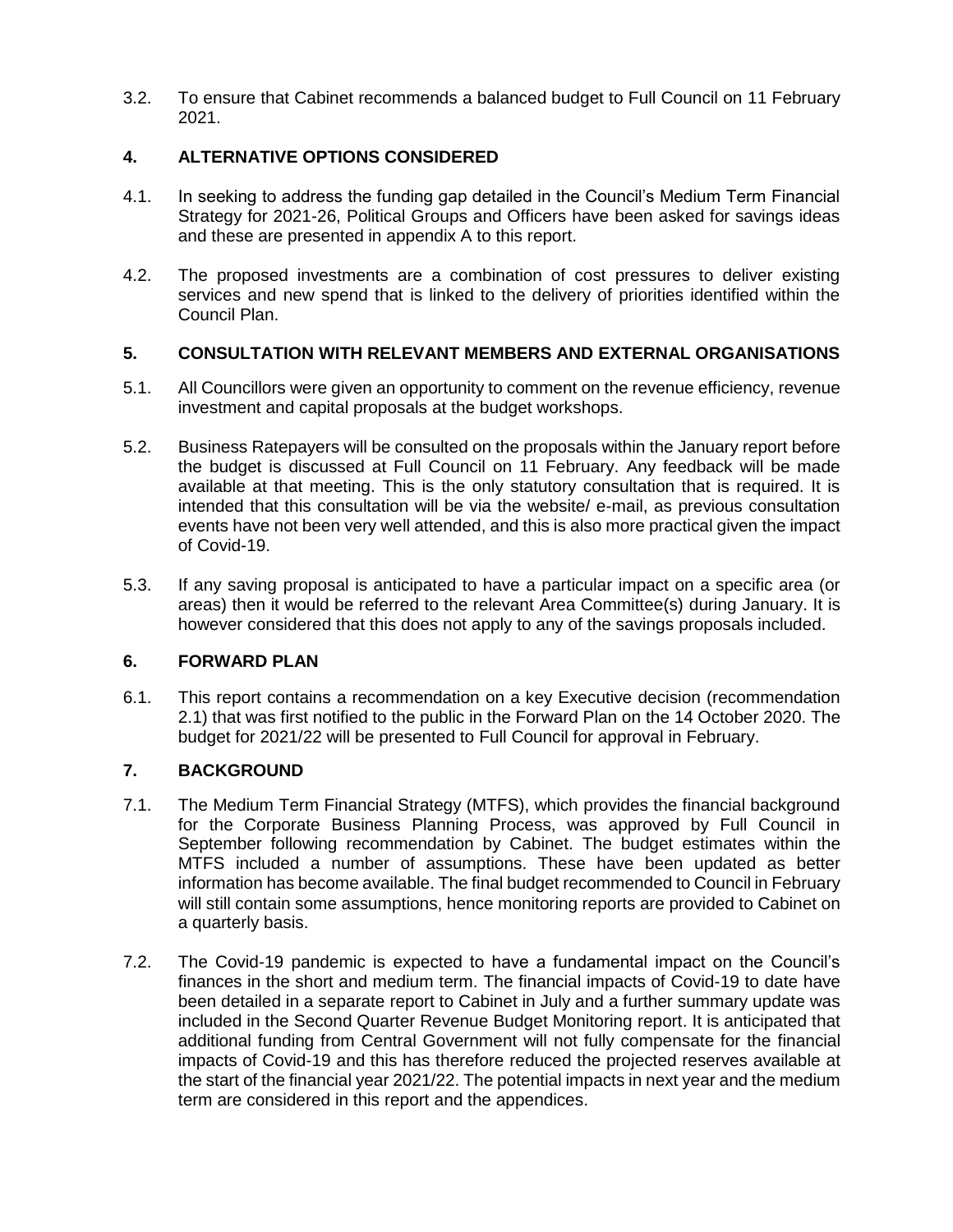7.3. Due to Covid-19, the introduction of a new Fairer Funding Formula and 75% Business Rates Retention have been delayed. The details of these are now expected in 2021/22 for implementation from 2022/23, though this timescale is not certain. Similarly, there was no Autumn Budget this year, while the Spending Review announced by the Chancellor on the 25 November covered only one year, instead of the three-year review originally anticipated.

### **8. RELEVANT CONSIDERATIONS**

### **General and Specific Funding**

- 8.1. Following the Spending Review in November, the provisional Local Government Settlement was announced on 17 December 2020. This provided the following information on the funding for the Council in 2021/22, subject to there being no changes in the final settlement.
- 8.2. As expected in the Draft Budget report, and assumed in the MTFS, the Settlement confirmed that Negative Revenue Support Grant (RSG) will not be applied in 2021/22. This deferral is assumed to be for one year only, with the assumption still that the equivalent of a negative RSG (i.e. reducing our funding by around £1m) will be applied as part of the fair funding formula from 2022/23. Funding amounts for the Council in 2022/23 and beyond remain highly uncertain, with reforms to Local Government funding and business rates having a potentially significant impact on the level of funding the Council receives.
- 8.3. The Settlement also confirmed that the business rates multiplier has been frozen for 2021/22, reducing the business rates income estimate for next year by around £50k, with a similar impact on the estimates for the years beyond. This will be off-set by an increase of £33k in the compensation for under-indexing the business rates multiplier, up to £142k for 2021/22. The freezing of the multiplier does also reduce the Council's projected expenditure on business rates, with the estimated inflation allowance within the proposed total net expenditure budget, as shown in Appendix C, adjusted accordingly.
- 8.4. While it was announced in the November Spending Review that the referendum threshold for increases in Council Tax will be 2% in 2021/22, the publication of the Provisional Settlement detailed that District Councils will be allowed to increase Council Tax by the higher of the 2% referendum limit or £5 for a band D equivalent property.

The MTFS sets out that the Council will look to increase Council Tax by the maximum amount possible without the need for a local referendum. For the future years beyond 2021/22, it is assumed that the 2% (or £5 for a band D equivalent) will continue to be the maximum increase allowed without the need for a referendum. The Provisional Settlement is however subject to a consultation process before it becomes final. It is expected that there will be a number of representations from Districts that the referendum limit should be set at  $£10$  (per band D equivalent). If that was agreed for a single year then it would increase the Council's funding by around £250k per year on an ongoing basis. Recommendation 2.6 includes provision in case this higher increase is allowed. It is unclear when any announcement on this will be made, and it might be after the date of the Council meeting in February.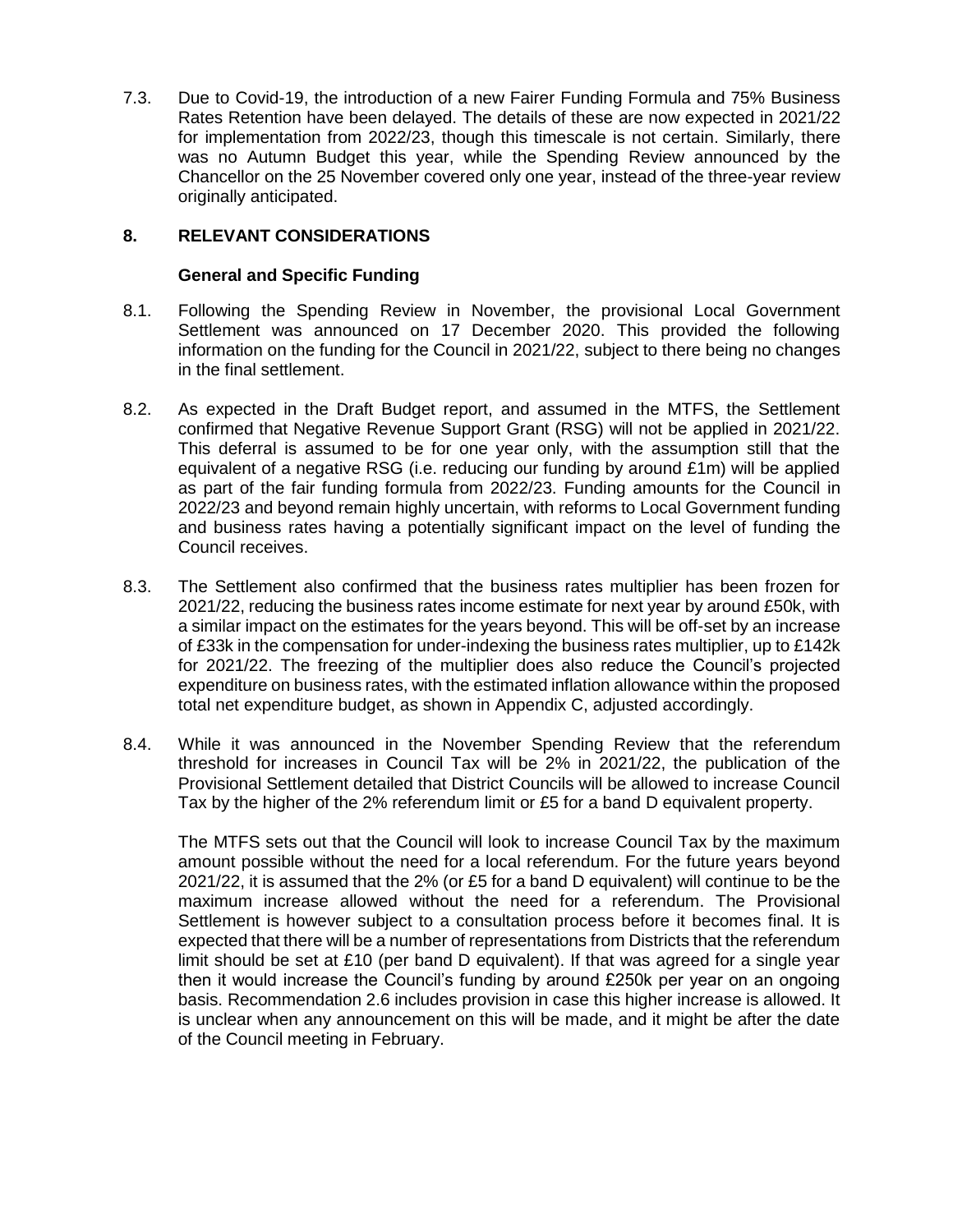- 8.5. The Council Tax income that the Council retains is also affected by the Council Tax base. Subsequent to the Draft Budget report, further update and refinement of the Council Tax base calculation for 2021/22 has resulted in a revised total of 49.396.9, which represents a 1.17% decrease on the Council Tax Base for 2020/21 and is equivalent to a £140k reduction in Council Tax income. The MTFS did identify a reduction in the Council Tax base as a potential consequence of the Covid-19 pandemic, due to the associated increase in residents becoming eligible for Council Tax reduction. The assumption in table 1 is that the Council Tax base will return to the 20/21 level in 2022/23, with no further growth in the subsequent financial years.
- 8.6. A new round of New Homes Bonus payments in 2021/22 was announced in the Settlement. While the deadweight of 0.4% was maintained, property growth in North Herts in the 12 months to October 2020 has attracted a provisional total eligible bonus allocation of around £42k. This amount is in addition to the prior assumption, based on previous announcements, that only the legacy payments due from previous years (2018/19 and 2019/20), totalling £350k, would be received in 2021/22. The government has confirmed that, as was the case for the 2020/21 allocation, there will be no legacy payments in respect of the 2021/22 allocation. The Council therefore only expects to receive a further £131k in 2022/23. There will be a consultation on potential reforms to the scheme from 2022/23 but, given the uncertainty over a funding stream that looks to reward housing growth, over which the Council does not have much control, no assumption is made in the funding estimates as to any replacement funding.
- 8.7. The Government also proposed in the Settlement a new non-ringfenced Lower Tier Services Grant in 2021-22, of which the Council has been provisionally allocated £116k. The stated intention behind the grant is to ensure overall funding, or 'Core Spending Power', which includes estimated receipts from Council Tax, Business Rates and New Homes Bonus, in 2021/22 is no lower than funding available for 2020/21. This grant was not anticipated prior to the Settlement announcement and is therefore additional to the funding estimates provided in the Draft Budget Report 2021/22, presented to Cabinet in December.
- 8.8. Outside of core spending power consideration, it was announced in the Spending Review that £2.2bn of funding would be provided to Local Government in 2021/22 to help authorities mitigate the financial impact of the Covid-19 pandemic. Further details have now been released by Government and the additional financial support that the Council will receive next year is comprised of;
	- Non-ringfenced grant to support services Based on a relative needs formula devised by MHCLG, the Council will receive a grant allocation of £558k in April 2021 to manage pressures in 2021/22. This amount had not been anticipated and is therefore additional to previous funding estimates for 2021/22.
	- Council Tax support grant This funding is intended to recognise the additional costs associated with increases in local council tax support caseloads in 2021/22. The indicative allocation for the Council is £230k and it is non-ringfenced funding. The impact of the reduced Council Tax base (due to increased Council Tax Reduction Scheme eligibility) is already reflected in the Council Tax income estimate, so this funding will be applied to the General Fund. The impact detailed in paragraph 8.5 is £140k, but in a usual year the Council would also expect growth in the tax base of around 1% (equivalent to over £100k of additional income). Some of this growth has been supressed by the increase in Council Tax support. It is therefore considered reasonable to apply the whole balance.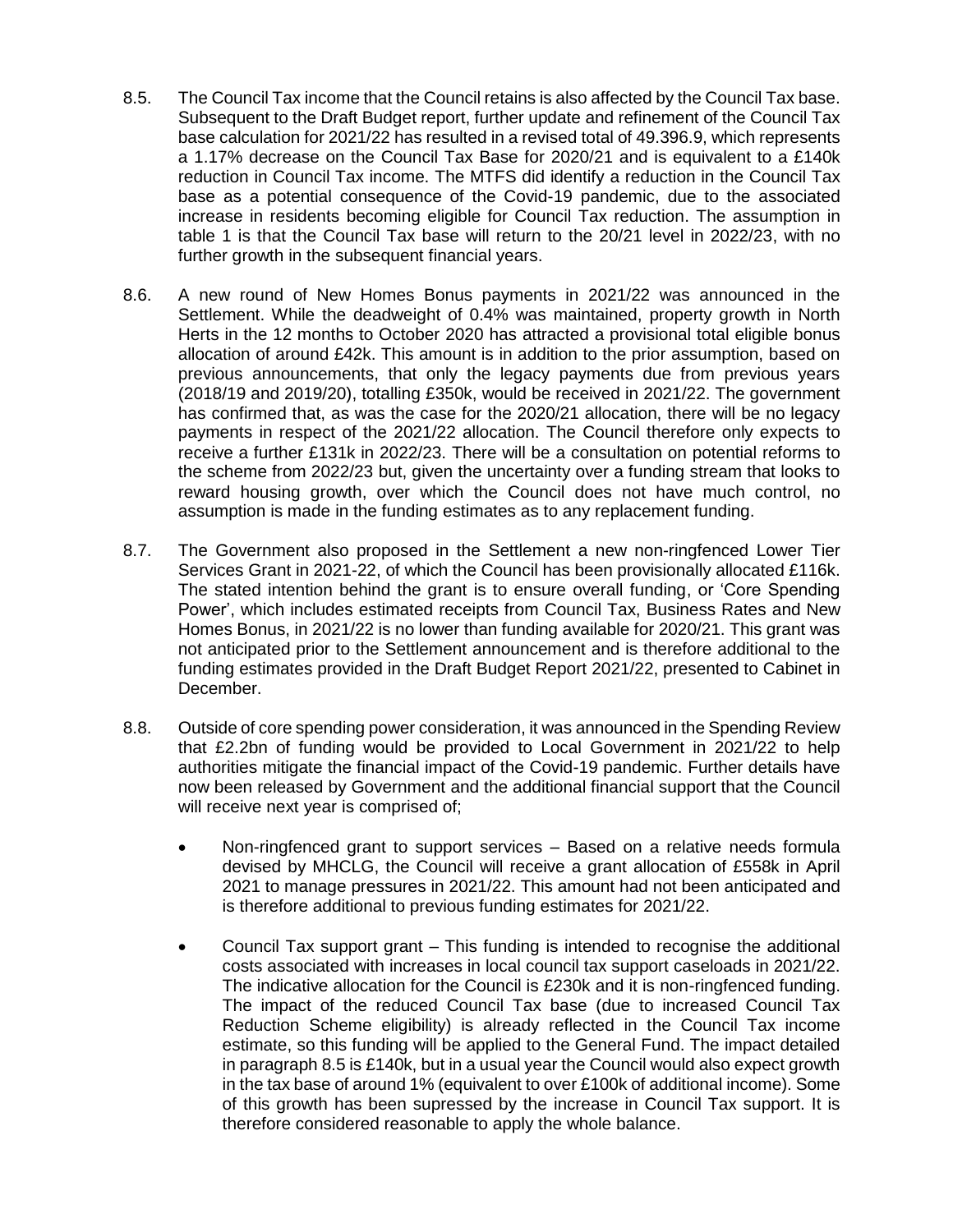- 8.9. Supplementary to the additional grant funding above, the Government has also announced a 'Local Tax Income Guarantee' for 2020/21, with the government compensating local authorities for 75% of irrecoverable losses in Council Tax and business rates income in respect of 2020-21. The current estimate is that this could mean the Council receiving a total of around £350k, with £120k relating to Council Tax and £230k in respect of Business Rates lost. The actual value to the Council of the Local Tax Income Guarantee will not be known until after the Collection Fund accounts for 2020/21 are finalised and the relevant returns to Government are submitted. Whilst the compensation receipts are expected to be received in January 2022, as the compensation relates to activity in 2020/21 the calculated eligible amounts will be accounted for in the 2020/21 accounts. The benefit from the scheme will therefore be an increase in reserve balances at the start of the next financial year.
- 8.10. As a further response to the impact of the Covid-19 pandemic on Local Government finances, the Government has legislated that the repayment of the Business Rates and Council Tax Collection Fund deficits for 2020/21 be spread over three years from 2021/22, rather than full repayment in 2021/22 as would have been required under the previous legislation. In terms of the Council Tax Collection Fund, the estimated impact of the spreading on projected General Fund balances is shown in table 1 below, based on the current projection of the 2020/21 year-end position. In respect of the Business Rates Collection Fund, the Council funds annual deficits from grant held in an earmarked reserve. The spreading of the repayment of the deficit therefore simply changes the projected amounts required to be drawn down from the earmarked reserve over the next three years and hence has no impact on the funding estimates in table 1.
- 8.11. The above results in the following forecasts of funding for 2021/22 onwards. The forecasts in table 1 are shown for five years on the basis that the Council should be balancing net expenditure and funding within the medium-term:

| £000 Funding                               | 2021/22  | 2022/23  | 2023/24  | 2024/25  | 2025/26 |
|--------------------------------------------|----------|----------|----------|----------|---------|
| Council Tax                                | 11,862   | 12,252   | 12,501   | 12,751   | 13,005  |
| <b>Council Tax Collection Fund Deficit</b> | 77)      | (54)     | (54)     |          | 0       |
| Negative RSG (or equivalent)               | $\Omega$ | (1, 159) | (1, 182) | (1,206)  | (1,230) |
| <b>Business Rates baseline</b>             | 2,726    | 2,780    | 2,836    | 2,893    | 2,951   |
| Compensation for not increasing the        | 142      | 142      | 145      | 148      | 151     |
| <b>Business Rates multiplier</b>           |          |          |          |          |         |
| <b>New Homes Bonus</b>                     | 392      | 131      | 0        | $\Omega$ | 0       |
| Lower Tier Services Grant                  | 116      | 0        | 0        | 0        | 0       |
| Council Tax support to Parishes            | (39)     | (23)     | (23)     | (23)     | (23)    |
|                                            | 15,122   | 14,069   | 14,223   | 14,563   | 14,854  |
| Covid-19: Emergency Grant Funding          | 558      | 0        |          |          |         |
| Covid-19: Council Tax Support Grant        | 230      | $\Omega$ | 0        | 0        | 0       |
|                                            | 15,910   | 14,069   | 14,223   | 14,563   | 14,854  |
| Additional funding if a £10 band D         | 247      | 250      | 250      | 254      | 259     |
| Council Tax increase was allowed (for      |          |          |          |          |         |
| 2021/22 only)                              |          |          |          |          |         |
| <b>Revised Total</b>                       | 16,157   | 14,319   | 14,473   | 14,817   | 15,113  |

#### **Table 1 – Estimated General Funding**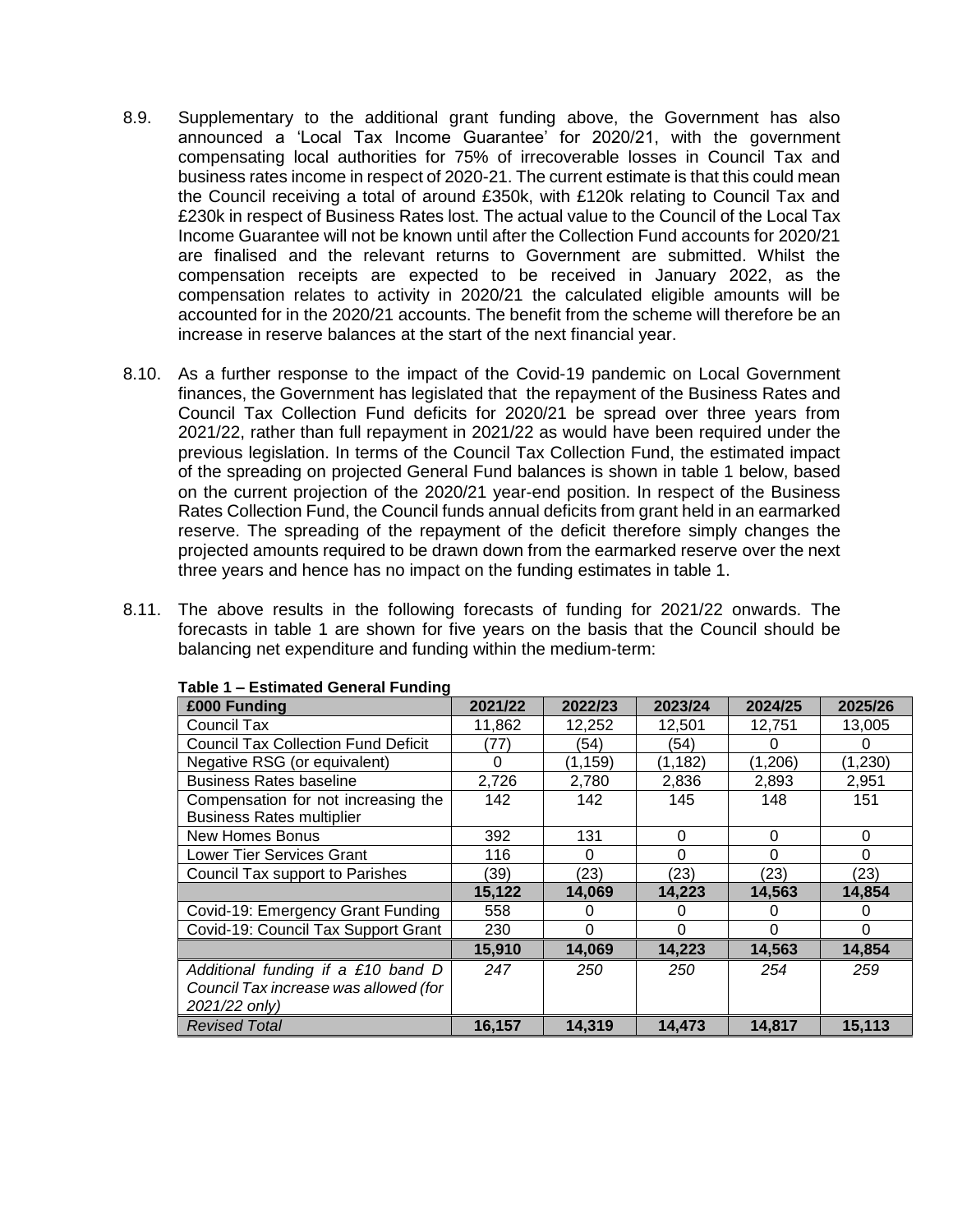8.12. The Council also receives grants for specific purposes. Generally these grants are built in to service budgets and have therefore already been taken in to account when determining spend forecasts, so can not be used towards funding the base budget. These grant amounts are often uncertain, and reductions in the amount can result in spending pressures that would need to be met from the General Fund.

|                                         | 2020/21                |                                                                                                                                             |
|-----------------------------------------|------------------------|---------------------------------------------------------------------------------------------------------------------------------------------|
| Grant                                   | <b>Amount</b><br>£'000 | <b>Expectation for 2021/22</b>                                                                                                              |
|                                         |                        | Initial estimate will be available late January 2021, so budget                                                                             |
| <b>Housing Benefit</b>                  |                        | expectation for 2021/22 is based on the 2020/21 mid-year estimate                                                                           |
| Subsidy                                 | 24,340                 | of £24.340million.                                                                                                                          |
| Discretionary                           |                        | An announcement is expected in January 2021. Expectation is that                                                                            |
| <b>Housing Payments</b>                 | 247                    | the grant level will be similar to 2020/21.                                                                                                 |
| <b>Benefits</b>                         |                        | Notification of a Housing Benefit Administration grant of £274k was<br>received in January. Council Tax administration grant is still to be |
| Administration and                      |                        | announced. The expectation is that the grant amount will be similar                                                                         |
| <b>Fraud Initiative</b>                 | 419                    | to 2020/21, meaning a total for next year of around £400k.                                                                                  |
|                                         |                        | These grants compensate the Council for the impact of Business                                                                              |
|                                         |                        | Rate reliefs and caps (which create a deficit on the Collection Fund).                                                                      |
|                                         |                        | Values for next year will be determined by MHCLG after submission                                                                           |
|                                         |                        | of the business rates return in January. Based on the estimates<br>provided for the assessment of Business Rates Pooling options next       |
|                                         |                        | year, LG Futures have calculated an estimate of S31 reliefs for                                                                             |
| Section 31 Grants                       | 10,877                 | 2021/22 of £2.282million                                                                                                                    |
|                                         |                        | The cost of collection will not be known until the central government                                                                       |
| <b>NNDR</b>                             |                        | return for business rates is finalised in January 2021. Assuming a                                                                          |
| <b>Administration Grant</b>             | 175                    | similar level to the 2020/21 total of £175k.                                                                                                |
|                                         |                        | Hertfordshire County Council are providing total funding of £100k for<br>a two year Healthy Hub project. £40k is projected to be drawn down |
| <b>Healthy Hub Grant</b>                | 40                     | this year and a further £40k is anticipated in 2021/22                                                                                      |
|                                         |                        | There are no new families expected in 2021/22, so the grant funding                                                                         |
| Syrian refugee                          |                        | next year will be to support existing families living in the District.                                                                      |
| resettlement grant                      | 190                    | Estimated to be £127k.                                                                                                                      |
| Flexible<br>homelessness                |                        |                                                                                                                                             |
| support grant                           | 173                    | MHCLG announced in December that the two grants would be<br>replaced by a new Homelessness Prevention Grant for 2021/22, with               |
| Homelessness                            |                        | NHDC receiving a grant allocation of £340k.                                                                                                 |
| <b>Reduction Grant</b>                  | 84                     |                                                                                                                                             |
|                                         |                        | While some reduction was expected in 2021/22 (as detailed in PE3                                                                            |
|                                         |                        | in Appendix B), the Covid-19 pandemic has impacted on the                                                                                   |
|                                         |                        | Council's recycling performance during 2020/21 to the extent that the                                                                       |
|                                         |                        | Council's eligible share is projected by HCC to be zero in 2021/22,<br>compared to the budget assumption of £481k. While £122k of the       |
|                                         |                        | £481k total expected was earmarked for waste awareness activities,                                                                          |
|                                         |                        | the remaining £359k had been anticipated as a contribution to the                                                                           |
| Waste minimisation                      |                        | cost of Waste Services.                                                                                                                     |
| - HCC contribution<br>via the Alternate |                        | The resulting pressure is itemised in Appendix B and is<br>included in the calculation of the net budget estimate in                        |
| Financial Model.                        | 572                    | Appendix C.                                                                                                                                 |
| <b>Total Revenue</b>                    |                        |                                                                                                                                             |
| <b>Grants</b>                           | 36,545                 |                                                                                                                                             |

**Table 2 – Forecasts in relation to Grant Income**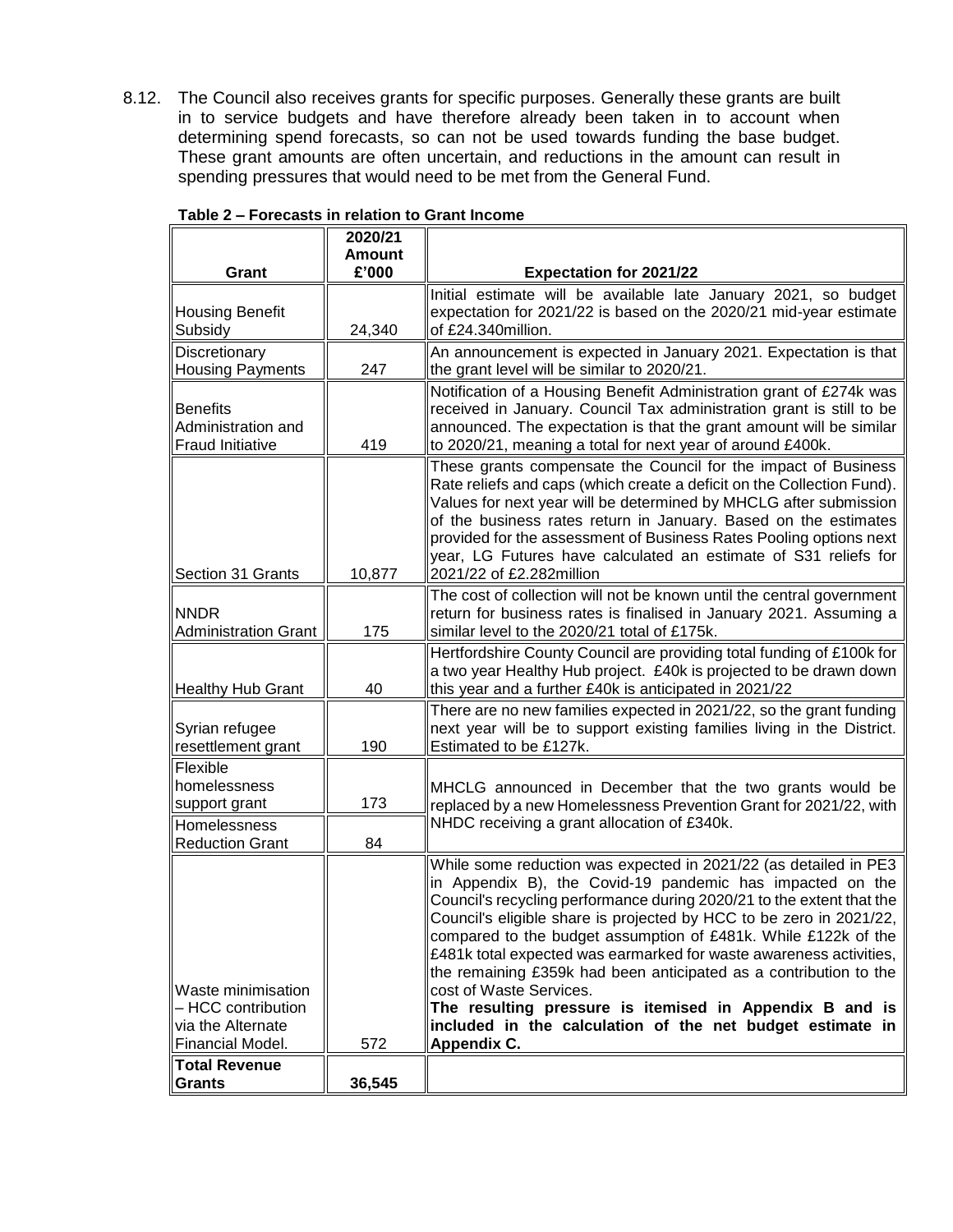### **Business Rates and Council Tax Collection Funds**

- 8.13. NHDC is required to maintain a Collection Fund to account for the income received and costs of collection for Council Tax and Business Rates. Estimates of the net income are made at the start of the year and based on this money is transferred out of the Collection fund to the NHDC General Fund and other precepting bodies. The Fund is required to break even over time and any surplus or deficit is transferred to the NHDC General Fund and other precepting bodies.
- 8.14. The total amount of Council Tax that is collected is dependent on the actual number of properties, eligibility for paying a reduced amount (Council Tax Reduction Scheme) and the success in collecting what is owed. An estimate is made of the cumulative impact of this and converted in to an equivalent number of band D properties. This is known as the Council Tax Base. The amount of Business Rates that are collected is dependent on the number and type of business premises in the area, the success in collecting what is owed, eligibility for relief and the number and value of successful appeals. Assumptions on these factors are made in forecasting the level of income from Council Tax and Business Rates in future years.
- 8.15. It is currently forecast (at the end of month 8) that the Council Tax collection fund will have a deficit at the end of the year, due to an increase in the amount of Council Tax reduction awarded, of which the Council's share is projected to be £185k. A contribution from the General Fund to the Collection Fund is therefore required to make up the shortfall. £23k of the projected deficit relates to the deterioration in the position in the final quarter of 2019/20 and this amount will be repaid in 2021/22.

The repayment of the remainder (£162k) will now be spread over the next three years. The contribution required from the General Fund therefore reduces the total funding amount available in each of the next three years, as shown in table 1 above and appendix C. The compensation received from the Local Tax Guarantee will increase the funding reported for 2020/21 and therefore increase the General Fund balance available at the start of 2021/22.

- 8.16. The current forecast for the Business Rates collection fund is that there will be a deficit at the end of the year, of which the NHDC share will be around £8m. Much of the deficit is due to the additional business rate reliefs introduced by government in response to the Covid-19 pandemic. NHDC has received compensation in this financial year from Government, in the form of section 31 Grants, for the impact of the additional reliefs introduced, as detailed in table 2 above. The element of the deficit relating to the additional reliefs is still required to be repaid in full in the following financial year. The section 31 grant amounts received this year have therefore been transferred to an earmarked reserve for this purpose.
- 8.17. As highlighted in the funding section above, the repayment of the element of the business rates deficit for 2020/21 relating to lost business rates income in the year, as a result of business closures etc.., will now be spread over the next three financial years. The current estimate is that the NHDC share of the lost rates income will be around £300k. The repayment over the next three years will be funded from the grant held in an earmarked reserve. The introduction of the Local Tax Income guarantee will also mean that the Council receives additional section 31 grant, accounted for in the current year, equivalent to 75% of this amount (based on current estimate, approximately £230k). This amount will be added to the reserve and used to fund the repayment of the deficit.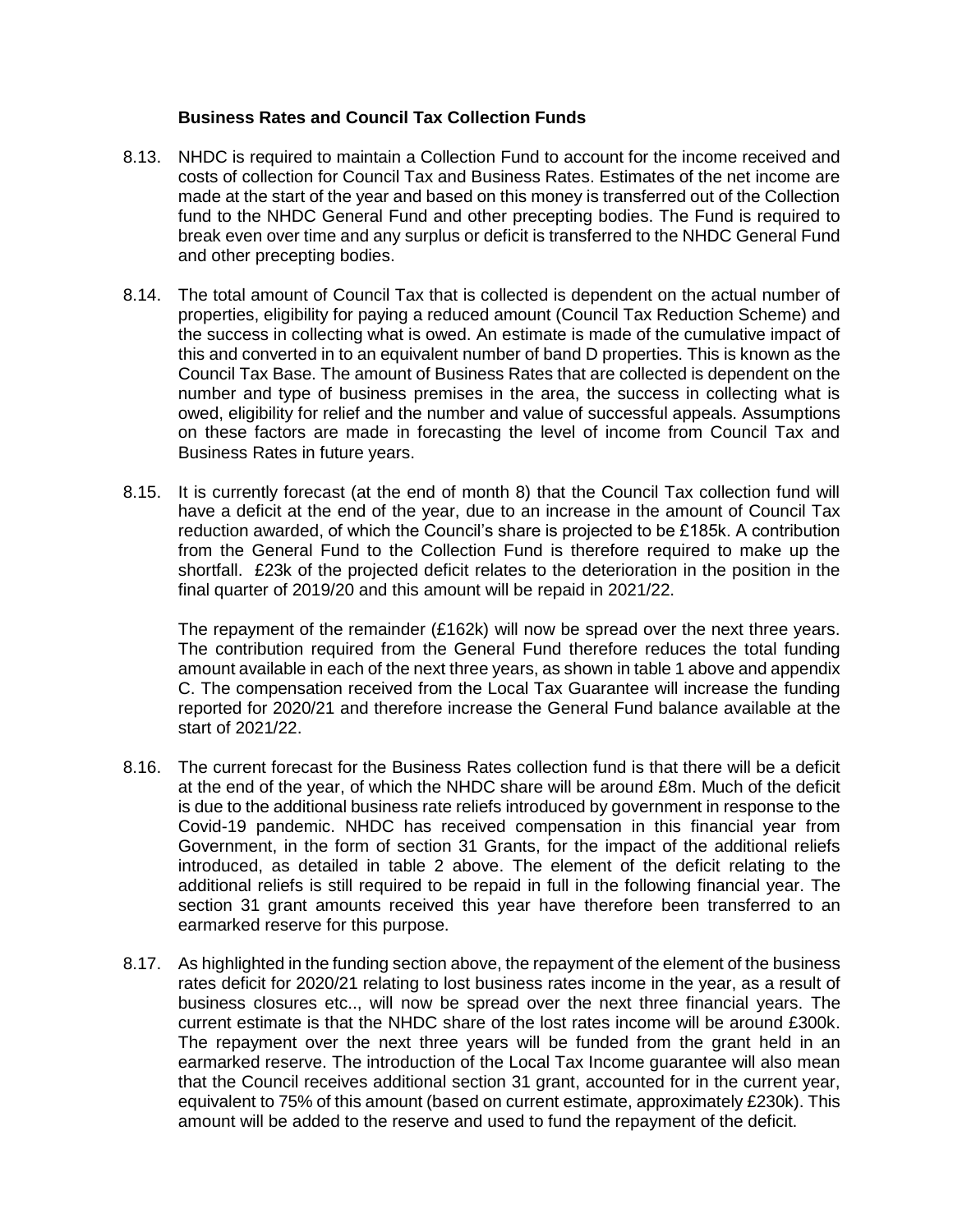8.18. A Business Rates Pool application for 2021/22 has been accepted for Hertfordshire County Council and five other Districts (including North Hertfordshire). As detailed in the Business Rates Pooling 2021/22 report presented to Cabinet in October, the Pool has been formed with the expectation that this will reduce the business rates levy amount otherwise payable at the end of next year, as has been the case in prior years. The initial estimate was a reduction in levy of around £400k. The achievement of this pooling gain next year is however not guaranteed and will be dependent on the actual value of business rates collected in the year. As the levy payable will be funded from grant held in reserve, any pooling gain that does materialise next year will not increase the General Fund balance, but instead reduce the drawdown on the grant held in reserve. The Council (and other Local Authorities in the Pool) have until mid-January to determine if they want to continue with the planned pooling arrangement.

### **Review of balances and reserves**

8.19. In setting its budget, the Council needs to consider the level of its reserves. This determines the extent to which the current budget can be supported by the use of reserves, or requires a budget to be set that includes an allowance for increasing reserves. In addition to the General Fund balance, NHDC has specific reserves and provisions. Specific reserves are amounts that are set aside for a determined purpose. This purpose can arise from a choice made by the Council, or where it is felt that there is an obligation.

Provisions are where there is a requirement on the Council to meet future expenditure, and a reasonable estimate can be made of the amount and timing. In determining the risks that may need to be met from the General Fund, it is important to know which risks will already be covered by amounts that are set aside as a specific reserve or provision.

8.20. A full list of specific reserves and estimated balances is shown in table 3 below.

|                             |                                                           |                     | <b>Estimated</b><br><b>Balance</b> at | <b>Estimated</b><br><b>Balance</b> at |
|-----------------------------|-----------------------------------------------------------|---------------------|---------------------------------------|---------------------------------------|
|                             |                                                           | <b>Balance at 1</b> | March<br>31                           | 31<br>March                           |
| Name of Reserve             | <b>Purpose of Reserve</b>                                 | <b>April 2020</b>   | 2021                                  | 2022                                  |
|                             | Where anticipated annual revenue<br>fundina<br>has        |                     |                                       |                                       |
|                             | exceeded estimated net expenditure, the Council has       |                     |                                       |                                       |
|                             | opted to contribute the surplus amount to the Funding     |                     |                                       |                                       |
|                             | Equalisation Reserve, rather than raise Council Tax by    |                     |                                       |                                       |
|                             | less than the maximum amount allowed. The reserve         |                     |                                       |                                       |
| <b>Funding Equalisation</b> | balance will now be used to mitigate the impact on the    |                     |                                       |                                       |
| Reserve                     | General Fund of pressures anticipated for next year.      | 68                  | 397                                   | 0                                     |
|                             | Held to cover the Authority's obligation to supply        |                     |                                       |                                       |
|                             | Mausoleum niches at the Wilbury Hills Cemetery and is     |                     |                                       |                                       |
|                             | funded from the sale of currently available niches. Still |                     |                                       |                                       |
| Cemetery Mausoleum          | available niches so not expected to be used in the short- |                     |                                       |                                       |
| Reserve                     | term.                                                     | 167                 | 167                                   | 167                                   |
|                             | Used to help fund Active Communities projects in the      |                     |                                       |                                       |
| <b>Childrens Services</b>   | district funded from grant income and/or external         |                     |                                       |                                       |
| Reserve                     | contributions. Expected to be fully utilised next year.   | 57                  | 49                                    | $\Omega$                              |

### **Table 3 – Specific Reserves**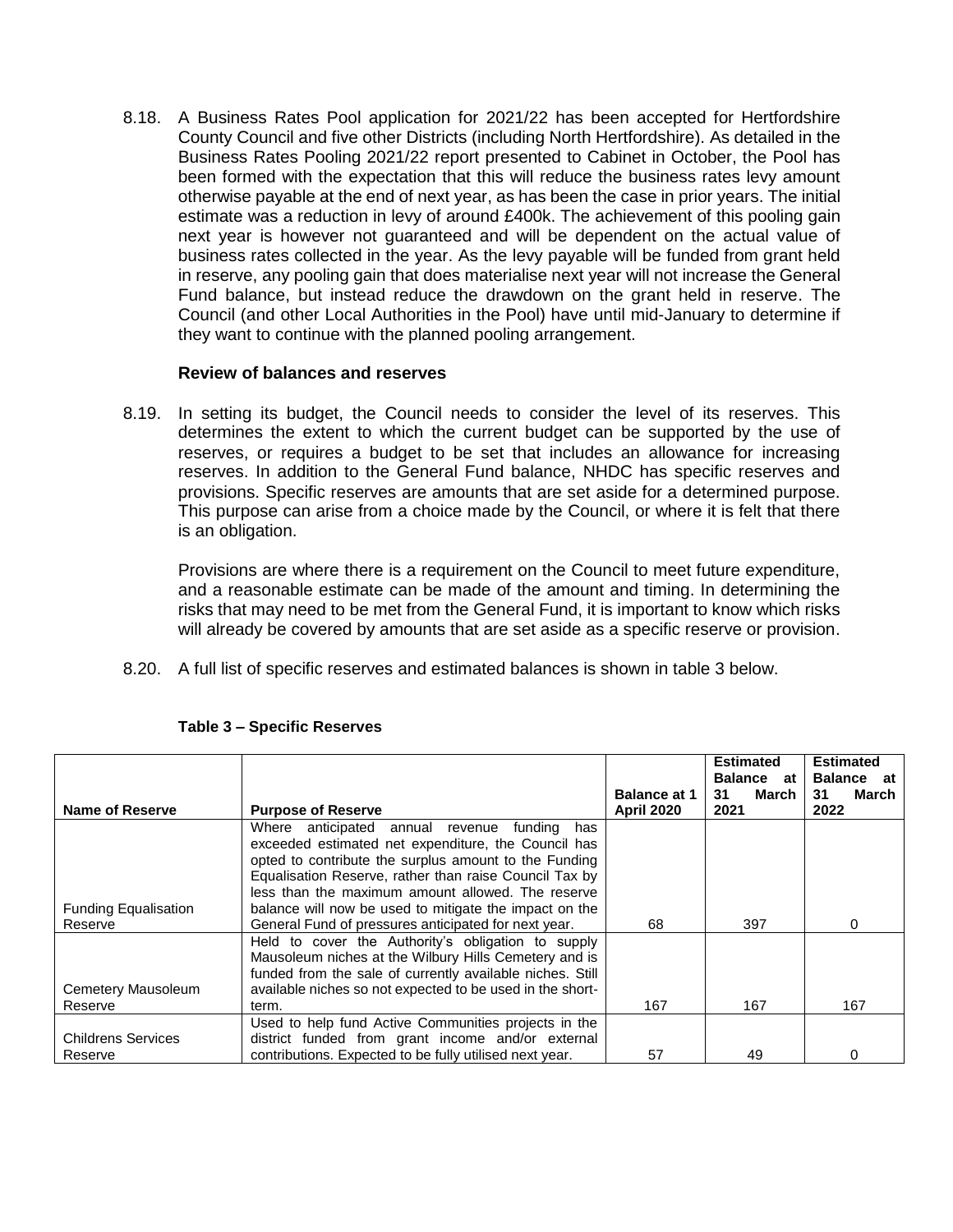|                                |                                                                                                                       |                                   | <b>Estimated</b><br><b>Balance</b> at | <b>Estimated</b><br>Balance at |
|--------------------------------|-----------------------------------------------------------------------------------------------------------------------|-----------------------------------|---------------------------------------|--------------------------------|
| <b>Name of Reserve</b>         | <b>Purpose of Reserve</b>                                                                                             | <b>Balance at 1</b><br>April 2020 | 31<br>March<br>2021                   | 31<br>March<br>2022            |
|                                | Grant awarded to help combat the effect of climate                                                                    |                                   |                                       |                                |
|                                | change. Being used for the additional costs (above<br>available establishment) of employing a Trainee Policy          |                                   |                                       |                                |
| <b>Climate Change Grant</b>    | Officer working on Climate Strategy. Will be fully used by                                                            |                                   |                                       |                                |
| Reserve                        | the end of 2024/25.                                                                                                   | 26                                | 22                                    | 17                             |
|                                | Holds the revenue grant awarded. To be used once the                                                                  |                                   |                                       |                                |
| Growth Area Fund Reserve       | Local Plan is in place.<br>To help prevent homelessness in the district. The entire                                   | 53                                | 53                                    | 53                             |
| <b>Homelessness Grants</b>     | grant is earmarked for different homelessness projects                                                                |                                   |                                       |                                |
| Reserve                        | or resources.                                                                                                         | 413                               | 461                                   | 323                            |
|                                | Hold unspent Housing & Planning Delivery grant to fund                                                                |                                   |                                       |                                |
|                                | Cabinet approved spending plans in subsequent years.<br>The Authority has also made a commitment to the Local         |                                   |                                       |                                |
|                                | Development Framework and funds are held in this                                                                      |                                   |                                       |                                |
|                                | reserve for this purpose. Additional income from the 20%                                                              |                                   |                                       |                                |
|                                | increase in statutory planning fees is also transferred                                                               |                                   |                                       |                                |
| Housing & Planning             | here to fund the development of Planning Services.<br>Future balances will depend on timing of spend and fees         |                                   |                                       |                                |
| Delivery                       | received in relation to the 20% increase.                                                                             | 1,091                             | 1,489                                 | Unknown                        |
|                                | To ensure the Authority has adequate resources to                                                                     |                                   |                                       |                                |
|                                | purchase hardware and software items when they are                                                                    |                                   |                                       |                                |
| Information Technology         | required. Reserve balance now committed to fund a                                                                     |                                   |                                       |                                |
| Reserve                        | Uniform software upgrade with improved functionality.<br>Used to finance potential claims for risks that are not      | 78                                | 35                                    | 0                              |
|                                | covered by external policies together with higher                                                                     |                                   |                                       |                                |
|                                | excesses currently being borne by the Authority. It is                                                                |                                   |                                       |                                |
|                                | good financial practice to have an insurance reserve.                                                                 |                                   |                                       |                                |
| Insurance Reserve              | The future balances will depend on the claims received<br>and the level of relevant insurance.                        | 34                                | Unknown                               | Unknown                        |
|                                | Reserve originally established to help meet the potential                                                             |                                   |                                       |                                |
|                                | cost should the financial risk of the repayment of                                                                    |                                   |                                       |                                |
|                                | personal search fees occur. Being used for additional                                                                 |                                   |                                       |                                |
| Land Charges Reserve           | administration costs and software upgrades over 3<br>years.                                                           | 94                                | 65                                    | 36                             |
|                                | To cover the cost of any future significant repairs                                                                   |                                   |                                       |                                |
|                                | liabilities on the leisure facilities. The Leisure Contract                                                           |                                   |                                       |                                |
|                                | requires a contribution from the Council for maintenance                                                              |                                   |                                       |                                |
|                                | items over £5k, so therefore if funds are not available in<br>the reserve then this would impact on the general fund. |                                   |                                       |                                |
| Leisure Management             | Use of the reserve depends on what arises and is                                                                      |                                   |                                       |                                |
| Maintenance Reserve            | therefore unknown.                                                                                                    | 77                                | Unknown                               | Unknown                        |
|                                | Balance of unapplied Section 31 business rate relief                                                                  |                                   |                                       |                                |
|                                | grants and pooling gains. Used to fund NNDR Collection<br>Fund deficit contributions and levy payments in future      |                                   |                                       |                                |
|                                | years. Pooling gain of £368k to be released to the                                                                    |                                   |                                       |                                |
|                                | General Fund in 2020/21.                                                                                              |                                   |                                       |                                |
|                                | In 2019/20 participation in the Business Rates Pilot                                                                  |                                   |                                       |                                |
|                                | resulted in total business rates related income (including                                                            |                                   |                                       |                                |
|                                | pilot gain and s31 grant receipts) of £5.2m, exceeding                                                                |                                   |                                       |                                |
|                                | the original budget amount of £2.7m by £2.5m, and<br>reduced the draw down required on this reserve,                  |                                   |                                       |                                |
|                                | resulting in a net contribution to this reserve in 2019/20                                                            |                                   |                                       |                                |
|                                | of £1.9m. It is considered that £2.5m can be released                                                                 |                                   |                                       |                                |
|                                | from the reserve and used to cushion the impact on the                                                                |                                   |                                       |                                |
| <b>MHCLG Grants Reserve</b>    | General Fund of the anticipated funding shortfall from<br>2022/23, as shown in Appendix C.                            | 3,741                             | 13,896                                | Unknown                        |
|                                | Funds the purchase of museum exhibits and is funded                                                                   |                                   |                                       |                                |
|                                | from donations. Use of reserve will depend on donations                                                               |                                   |                                       |                                |
| <b>Museum Exhibits Reserve</b> | and opportunities for acquisitions.                                                                                   | 13                                | Unknown                               | Unknown                        |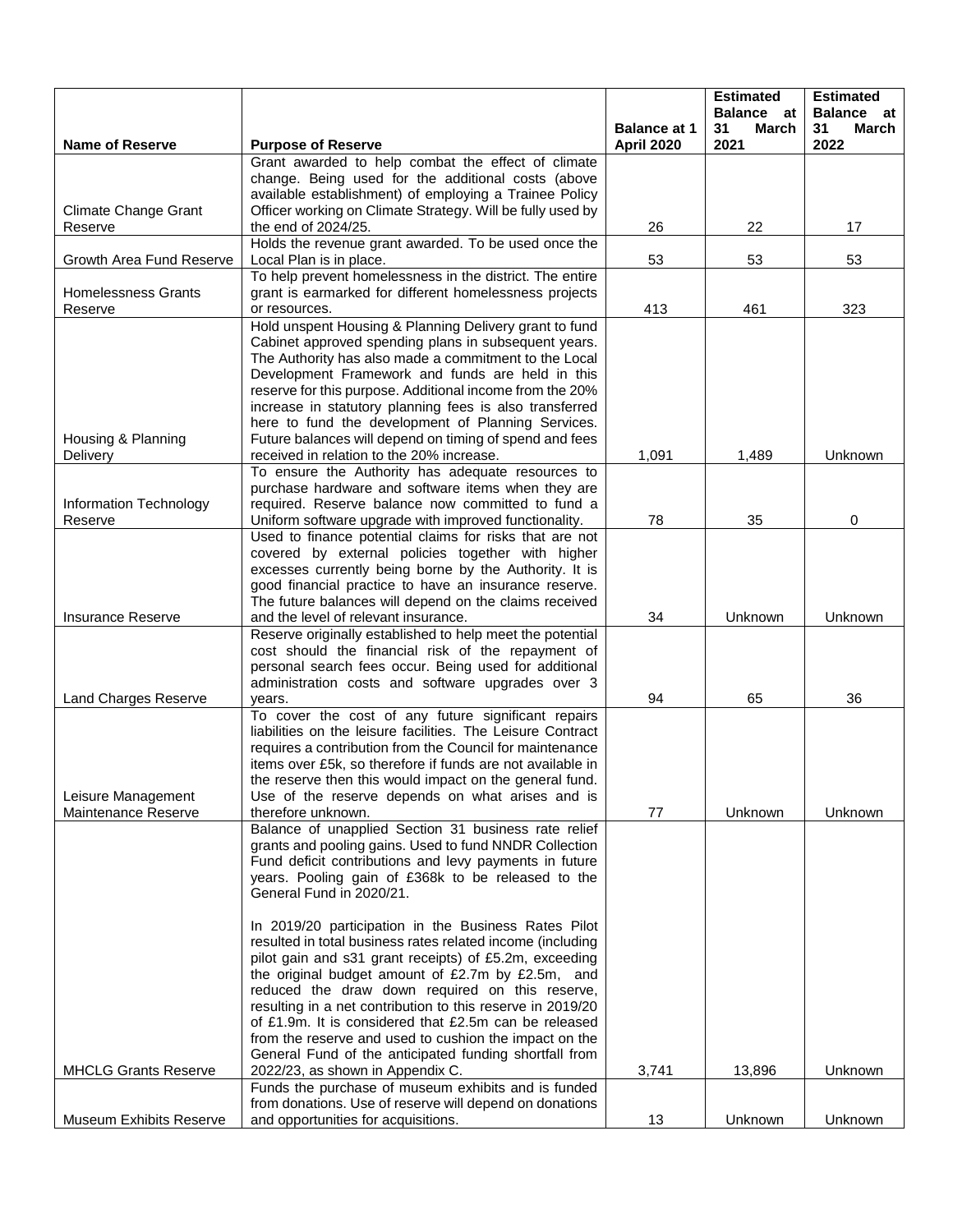|                                  |                                                                                                             |                                   | <b>Estimated</b><br><b>Balance</b> at | <b>Estimated</b><br>Balance at |
|----------------------------------|-------------------------------------------------------------------------------------------------------------|-----------------------------------|---------------------------------------|--------------------------------|
| <b>Name of Reserve</b>           | <b>Purpose of Reserve</b>                                                                                   | <b>Balance at 1</b><br>April 2020 | 31<br>March<br>2021                   | 31<br>March<br>2022            |
|                                  | Funds received for neighbourhood Plans from the                                                             |                                   |                                       |                                |
|                                  | MHCLG have been transferred. The funding has been                                                           |                                   |                                       |                                |
|                                  | provided to authorities who received neighbourhood                                                          |                                   |                                       |                                |
|                                  | plans as funding will be needed in future years as plans                                                    |                                   |                                       |                                |
| Neighbourhood Plan               | are developed and public examinations and public                                                            |                                   |                                       |                                |
| Reserve                          | referendums are required.                                                                                   | 78                                | 78                                    | 78                             |
|                                  | Used to help restore paintings. This is funded through                                                      |                                   |                                       |                                |
| Paintings Conservation           | donations and publication income. To be used against a                                                      |                                   |                                       |                                |
| Reserve                          | list of items that require conservation.                                                                    | 11                                | Unknown                               | Unknown                        |
|                                  | To cover the cost of monitoring s106 obligations in future                                                  |                                   |                                       |                                |
|                                  | years. Ring-fenced. Future balances are unknown as not                                                      |                                   |                                       |                                |
| S106 Monitoring Reserve          | known what new funding will be received.                                                                    | 19                                | Unknown                               | Unknown                        |
|                                  | This reserve is maintained for any special financial                                                        |                                   |                                       |                                |
|                                  | pressures such as pump priming for initiatives for shared                                                   |                                   |                                       |                                |
|                                  | services, changes in working practice, major contract                                                       |                                   |                                       |                                |
|                                  | renewals, unexpected contract variation, support the                                                        |                                   |                                       |                                |
|                                  | response to and reduce the impact of major incidents                                                        |                                   |                                       |                                |
|                                  | and other financial pressures.                                                                              |                                   |                                       |                                |
|                                  | As detailed in the Covid-19 Financial Impacts report (on                                                    |                                   |                                       |                                |
|                                  | the Council agenda in September 2020) the Special                                                           |                                   |                                       |                                |
|                                  | Reserve will be released in to General Fund balances.                                                       |                                   |                                       |                                |
| <b>Special Reserve</b>           | The balance of £716k will be transferred in 2022/23.                                                        | 1,175                             | 821                                   | 716                            |
|                                  | To fund Street Name Plates as and when required. To                                                         |                                   |                                       |                                |
| <b>Street Name Plates</b>        | maintain until Local Plan is adopted and then review.                                                       | 16                                | Unknown                               | Unknown                        |
|                                  | The council has agreed to house 50 Syrian Refugees                                                          |                                   |                                       |                                |
|                                  | over five years under the government's resettlement                                                         |                                   |                                       |                                |
|                                  | scheme. The scheme is fully funded by the government                                                        |                                   |                                       |                                |
|                                  | and the reserve enables the multiple year funding for                                                       |                                   |                                       |                                |
|                                  | each household to be maintained for future expenditure                                                      |                                   |                                       |                                |
|                                  | associated with their placement in the district, such as                                                    |                                   |                                       |                                |
| Syrian Refugee Project           | housing and support costs.                                                                                  | 272                               | 458                                   | 585                            |
|                                  | Any surplus from the taxi service will be transferred to                                                    |                                   |                                       |                                |
|                                  | the earmarked reserve where it can be used to offset any                                                    |                                   |                                       |                                |
| <b>Taxi Reserve</b>              | future deficit or to fund investment in the taxi service.                                                   | 15                                | 13                                    | 11                             |
|                                  | For the implementation of the Town Wide Reviews and                                                         |                                   |                                       |                                |
| <b>Town Centre Maintenance</b>   | ad hoc town centre maintenance.                                                                             | 53                                | 61                                    | 69                             |
|                                  | An audit was done to identify TRO work to be carried out                                                    |                                   |                                       |                                |
|                                  | in the district. However due to other priorities this work                                                  |                                   |                                       |                                |
|                                  | was delayed and the budget has been transferred to a                                                        |                                   |                                       |                                |
|                                  | reserve, to be drawn down as and when the work is                                                           |                                   |                                       |                                |
| <b>Traffic Regulation Orders</b> | done.                                                                                                       | 346                               | 346                                   | 346                            |
|                                  | AFM monies are transferred to help mitigate any                                                             |                                   |                                       |                                |
| Waste Reserve                    | potential risk to the waste service.                                                                        | 730                               | 749                                   | 749                            |
|                                  | As repayment of the finance lease principal embedded                                                        |                                   |                                       |                                |
|                                  | within the waste contract is funded from the Council's                                                      |                                   |                                       |                                |
|                                  | cash reserves, the saving on the revenue account is                                                         |                                   |                                       |                                |
|                                  | transferred to this reserve to fund the purchase of                                                         |                                   |                                       |                                |
| <b>Waste Vehicles Reserve</b>    | vehicles when they next need to be replaced.                                                                | 554                               | 913                                   | 1,340                          |
|                                  | Awarded to the Authority for different initiatives or                                                       |                                   |                                       |                                |
|                                  | changes relating to Housing & Council Tax benefit<br>scheme. These grants will be used when the initiatives |                                   |                                       |                                |
| <b>Welfare Reform Grants</b>     | or changes are carried out, and therefore the exact                                                         |                                   |                                       |                                |
| Reserve                          | timing of usage is unknown.                                                                                 | 185                               | 134                                   | Unknown                        |
|                                  |                                                                                                             |                                   |                                       |                                |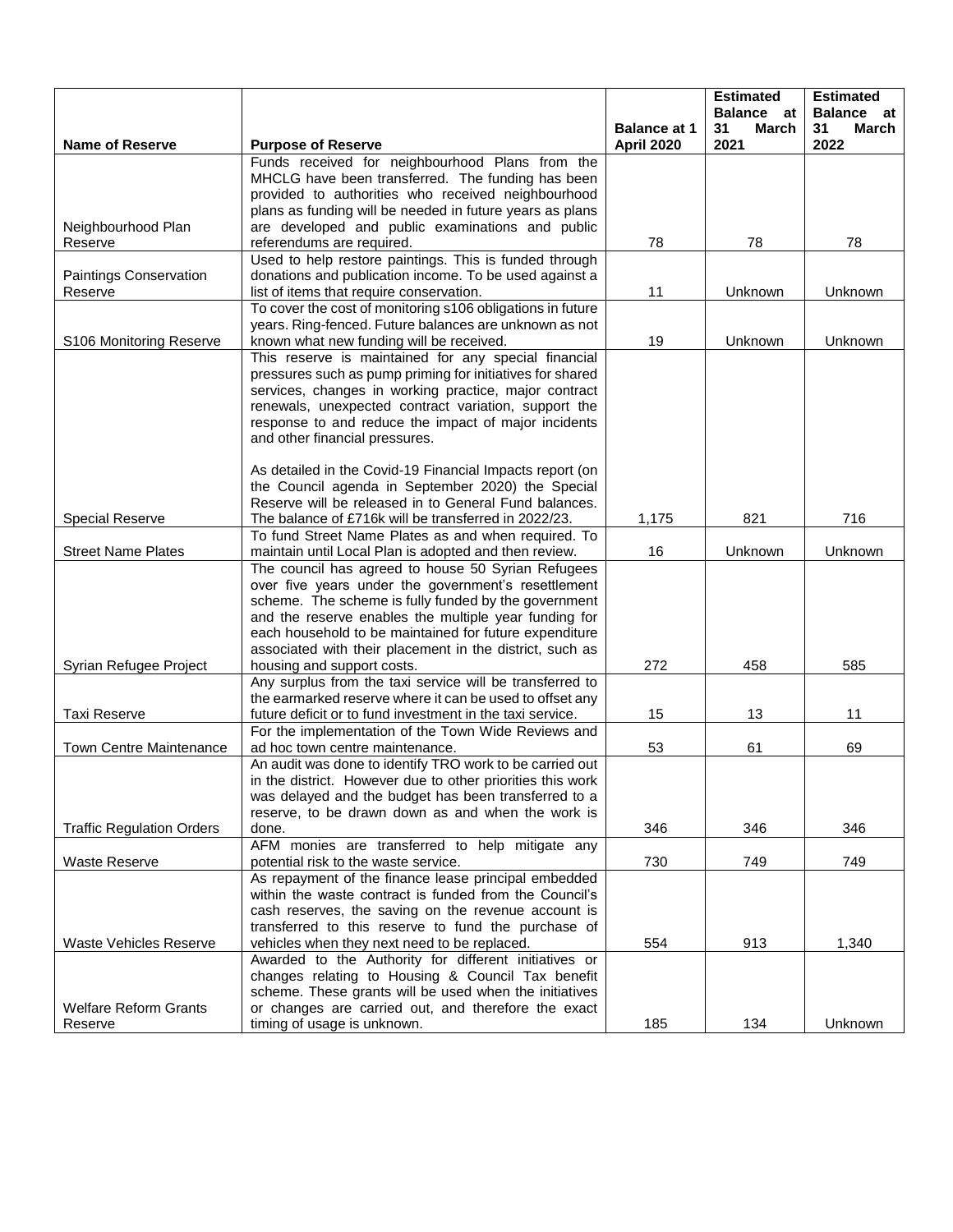- 8.21. As at the 31 March 2020 there was a total of £882k held as provisions. These are comprised of:
	- Business Rates appeals £842k the NHDC estimated share of outstanding business rates appeals
	- Insurance £40k covers the uninsured aspect of outstanding insurance claims.
- 8.22. NHDC operates with a reserve balance for General Fund activities in order to provide a cushion against unexpected increases in costs, reductions in revenues and expenditure requirements. Guidance from the Chartered Institute of Public Finance and Accountancy (CIPFA) suggests that the revenue balances should be set at no less than 5% of net revenue expenditure, having taken account of the risks faced by the Authority in any particular year. As net expenditure is anticipated to be around £16million, this means a minimum balance of about £800k. As the Council has become more reliant on generating income to set a balanced budget, an additional 3% of budgeted income (excluding Housing Benefit, grants and other contributions) will also be included in determining the minimum level. Income from fees, charges, interest and rentals is forecast to be £11.2m and therefore an additional allowance of £335k will be added. Furthermore, a significant proportion of Council expenditure, approximately £10m per annum, is for goods and services procured via contract. Considering the potentially significant, but still unknown, impact of Brexit and / or Covid-19 on contract prices for outsourced goods and services, it would be prudent to incorporate 5% of this expenditure in the minimum balance calculation. Therefore £500k will also be added to the minimum level.

This minimum figure represents the cushion against unforeseen items. When setting the level of balances for any particular year, known risks which are not being budgeted for should be added to this figure, according to risk likelihood.

8.23. An assessment of the risks has been compiled for the coming year based on risks identified by each Service Director and cross-referenced to the risk register. The identified areas are where the financial impact is not wholly known, but an estimate can be made. The amount allocated is based on the forecast likelihood of occurrence. Where there is a high likelihood, 50% of the estimated financial impact is allowed for. For medium likelihood, it is 25%. For low likelihood, it is 0%. Table 4 summarises the risks, the forecast impact and the risk allowance to be made. A full list of these risks is shown in Appendix A.

| Category | Number of<br><b>Risks</b> | <b>Forecast Value of Impact</b><br>(£000) | <b>Risk Allowance</b><br>(£000) |
|----------|---------------------------|-------------------------------------------|---------------------------------|
| Low      |                           | 5,368                                     |                                 |
| Medium   |                           | 3,075                                     | 768                             |
| High     |                           | 2,665                                     | 1,333                           |
| Total    | 51                        | 11,108                                    | 2,101                           |

### **Table 4- Budget Risks in 2021/22**

8.24. Combining the risk allowance for specific risks and unknown risks means that a General Fund balance of at least £3.7million should be maintained. This is what is recommended by the s151 Officer (Chief Finance Officer).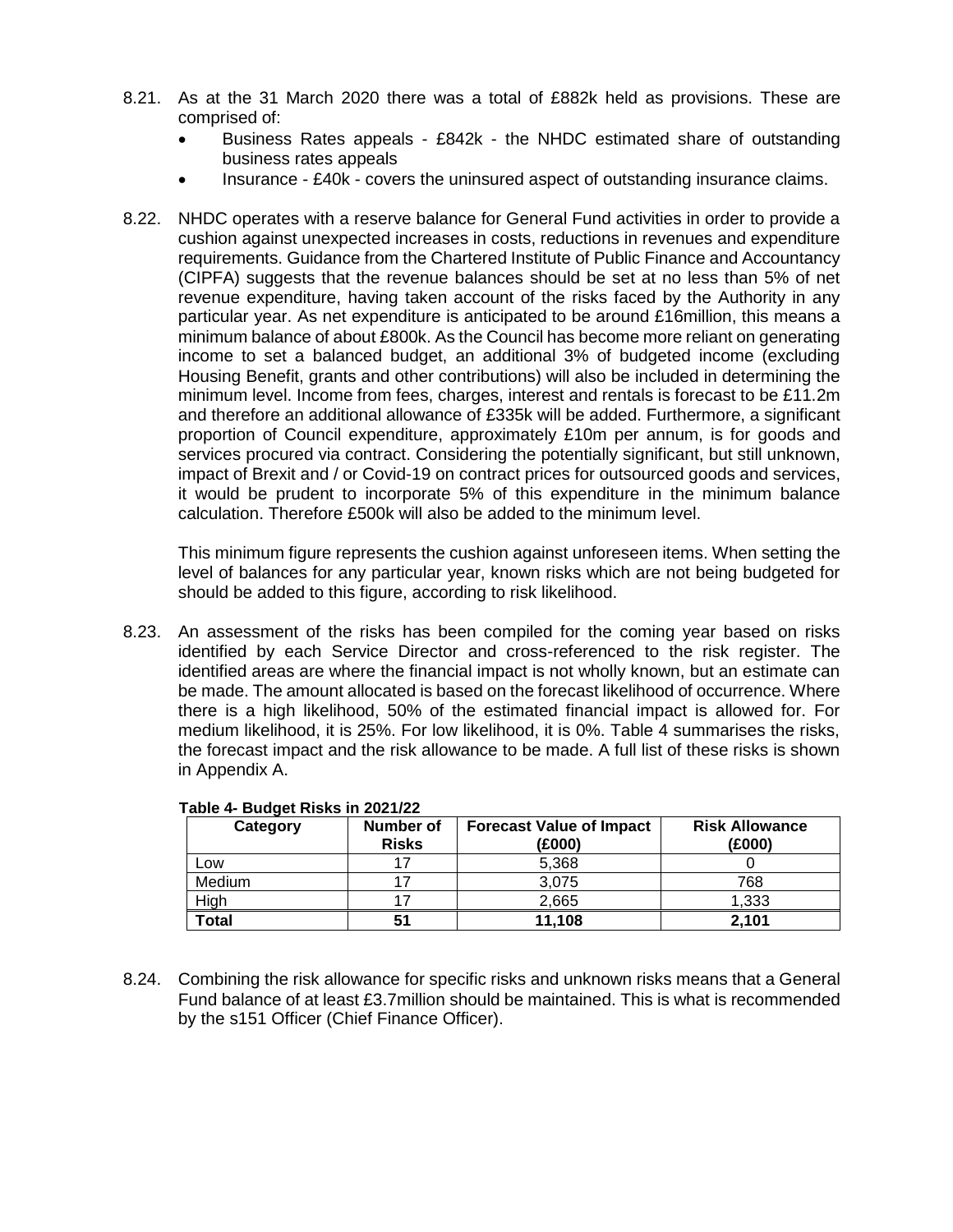### **Expenditure Forecasts**

- 8.25. The starting point for forecasting net expenditure for future years is the previous year's budget, as set in February 2020. The budget adjustments identified subsequently are itemised in Appendix B, including those changes recommended following the budget review undertaken at the end of November, details of which are included in table 5 below.
- 8.26. Table 5 provides explanations for the variances identified at the end of November that are greater than £25k, as well as any budgets where there are carry-forward requests. All other variances are included within the 'other minor variances' line at the bottom of the table.

| <b>Budget Area</b>                       | <b>Current</b>           | <b>Forecast</b> | Variance | <b>Explanation for variance</b>                                                                                                                                                                                                                                                                                                                             | Carry-                      | 2021/22                 |
|------------------------------------------|--------------------------|-----------------|----------|-------------------------------------------------------------------------------------------------------------------------------------------------------------------------------------------------------------------------------------------------------------------------------------------------------------------------------------------------------------|-----------------------------|-------------------------|
|                                          | Working<br><b>Budget</b> | <b>Outturn</b>  |          |                                                                                                                                                                                                                                                                                                                                                             | <b>Forward</b><br>requested | <b>Budget</b><br>impact |
| Court<br><b>Summons</b><br>Income        | (102)                    | (41)            | $+61$    | Due to the timing of the national<br>lockdown in November, no further<br>action was taken to recover unpaid<br>Council Tax and Business Rates<br>amounts after statutory reminder<br>notices were issued in September.                                                                                                                                      | 0                           | $\Omega$                |
| Committee<br>Area<br>Grants              | 72                       | 59              | (13)     | The underspend requested to be<br>carried forward comprises £3.7k for<br>Letchworth, £2k for Hitchin, £4.2k<br>for Baldock and £3k for Southern<br>Rural. This is largely due to fewer<br>grant applications than anticipated<br>being received and also represents<br>grants awarded but not yet<br>released pending<br>evidence of<br>criteria being met. | 13                          | $\mathbf 0$             |
| Paper Recycling                          |                          |                 |          | Ongoing trend of falling paper<br>tonnages, with volumes collected in                                                                                                                                                                                                                                                                                       |                             |                         |
| Income from sale of<br>paper             | (112)                    | (92)            | $+20$    | April to November 2020 22% less<br>than the equivalent period in 2019.<br>This is attributed to consumers                                                                                                                                                                                                                                                   | 0                           | 20                      |
| <b>HCC</b><br>Recycling<br>Credit Income | (111)                    | (87)            | $+24$    | switching from print media to digital<br>media. The reduction in tonnages<br>reduces the<br>incentive<br>income                                                                                                                                                                                                                                             | 0                           | 24                      |
| <b>Total</b>                             | (223)                    | (179)           | $+44$    | eligible from Hertfordshire County<br>Council.                                                                                                                                                                                                                                                                                                              | $\mathbf 0$                 | 44                      |

#### **Table 5- Summary of forecast variances (amounts £000)**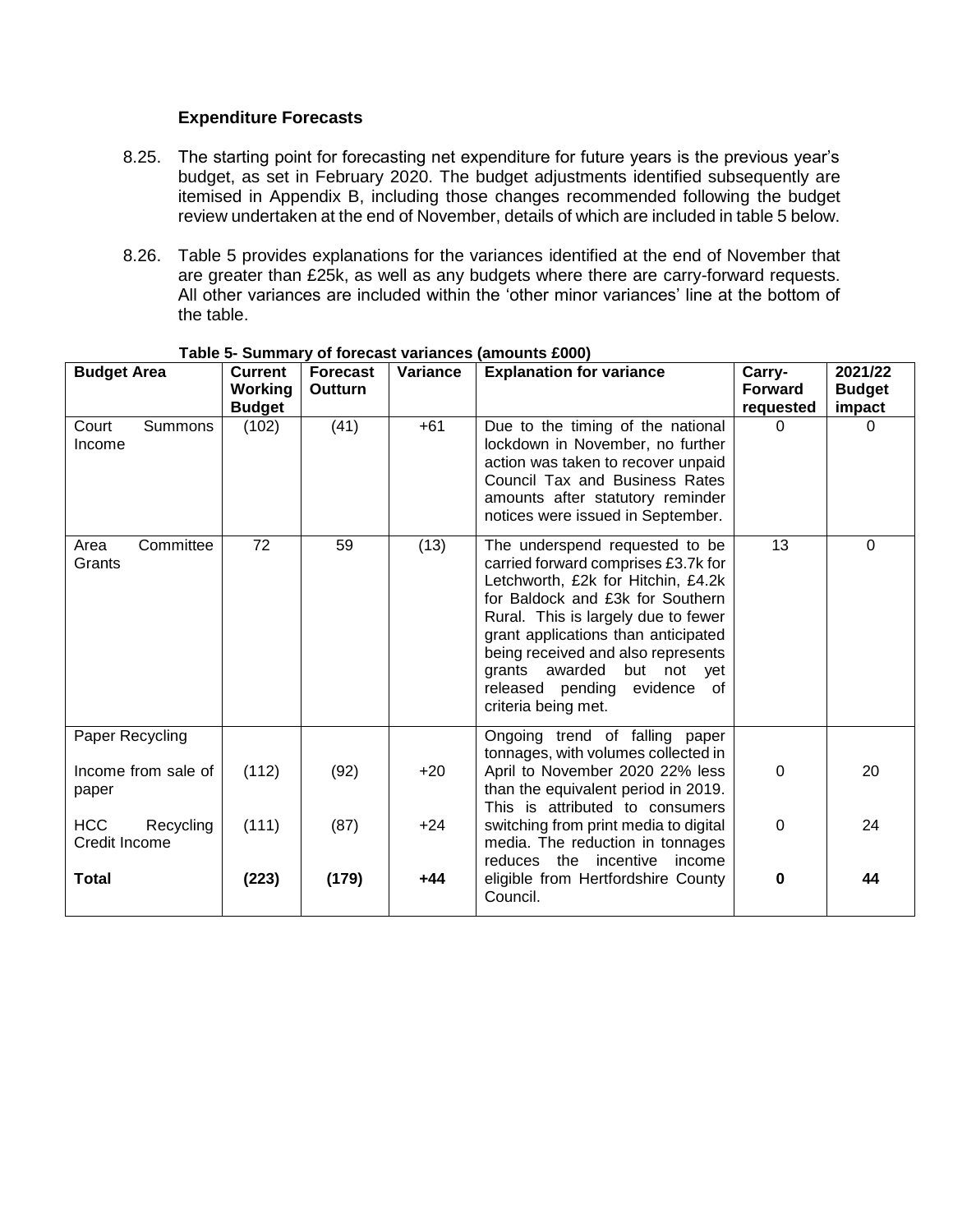| <b>Budget Area</b>                                   | <b>Current</b><br>Working<br><b>Budget</b> | <b>Forecast</b><br>Outturn | Variance | <b>Explanation for variance</b>                                                                                                                                                                                                                                                                                                                                                                                                                                                                                                | Carry-<br><b>Forward</b><br>requested | 2021/22<br><b>Budget</b><br>impact |
|------------------------------------------------------|--------------------------------------------|----------------------------|----------|--------------------------------------------------------------------------------------------------------------------------------------------------------------------------------------------------------------------------------------------------------------------------------------------------------------------------------------------------------------------------------------------------------------------------------------------------------------------------------------------------------------------------------|---------------------------------------|------------------------------------|
| Vehicle<br>Electric<br>Charging                      | 35                                         | 20                         | (15)     | This budget was an investment bid<br>to engage consultants to undertake<br>a study to review and consider<br>opportunities from Electric Vehicle<br>Charging. Officers have prepared a<br>Scoping Document and undertaken<br>a consultation to define the extent<br>of a Strategy and agreed action<br>plan for adoption. Work on the<br>Strategy was underway prior to the<br>pandemic and will now continue<br>into 21/22. The requested carry<br>forward of the unspent budget will<br>fund any specialist advice required. | 15                                    | 0                                  |
| Community<br>Infrastructure Levy<br>(CIL)            | 87                                         | $\mathbf 0$                | (87)     | The publication of a government<br>white paper is awaited prior to<br>reporting on the review of the<br>feasibility of introducing a CIL for<br>residential sites. It is requested<br>that the unspent budget is carried<br>forward into 2021/22 to cover any<br>costs arising from this review or its<br>recommendations.                                                                                                                                                                                                     | 87                                    | 0                                  |
| Single Issue Local<br><b>Plan Review</b>             | 52                                         | 12                         | (40)     | An investment bid was approved<br>for the delivery of a single issue<br>local plan review to incorporate any<br>Council<br>emerging<br>priorities.<br>However, due to the delay in the<br>adoption of the local plan, this will<br>be delayed until at the earliest<br>2021/22, hence the request for this<br>budget to be carried forward into<br>2021/22.                                                                                                                                                                    | 40                                    | 0                                  |
| Street names, lines<br>and signs                     | 63                                         | 23                         | (40)     | Due to the national lockdowns<br>planned works have been delayed<br>and/or deferred. The unspent<br>budget is requested to be carried<br>forward to fund those works that will<br>now be carried out in the next<br>financial year.                                                                                                                                                                                                                                                                                            | 40                                    | 0                                  |
| <b>Waste and Street</b><br><b>Cleansing Contract</b> | 5,236                                      | 5,191                      | (45)     | Application<br>the<br>of<br>negative<br>indexation rate of 0.89% to contract<br>prices for services delivered in<br>2020/21.                                                                                                                                                                                                                                                                                                                                                                                                   | $\mathbf 0$                           | (45)                               |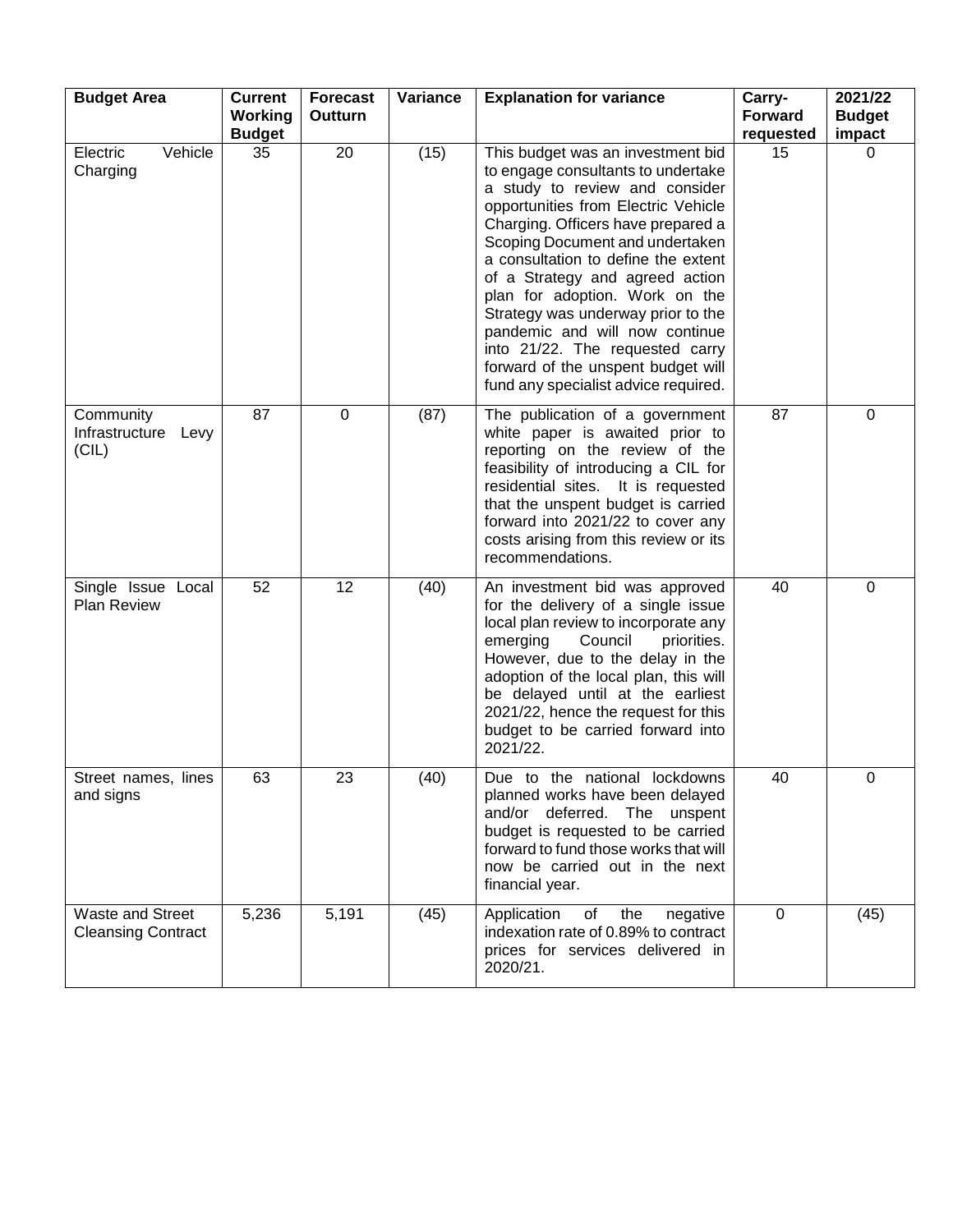| <b>Budget Area</b>                                                        | <b>Current</b><br>Working<br><b>Budget</b> | <b>Forecast</b><br>Outturn | Variance | <b>Explanation for variance</b>                                                                                                                                                                                                                                                                                                                                                                                                                                                                                                                        | Carry-<br><b>Forward</b><br>requested | 2021/22<br><b>Budget</b><br>impact |
|---------------------------------------------------------------------------|--------------------------------------------|----------------------------|----------|--------------------------------------------------------------------------------------------------------------------------------------------------------------------------------------------------------------------------------------------------------------------------------------------------------------------------------------------------------------------------------------------------------------------------------------------------------------------------------------------------------------------------------------------------------|---------------------------------------|------------------------------------|
| Grounds<br>Maintenance -<br>Income from<br>Services provided<br>to settle | (199)                                      | (171)                      | $+28$    | Reduction in income follows a<br>dispute raised by settle in respect<br>of the level of service received not<br>meeting that outlined in the service<br>level agreement in the first half of<br>the year. A refund has now been<br>agreed in respect of services in<br>Quarter One, with discussions<br>ongoing to resolve any residual<br>issues.                                                                                                                                                                                                     | 0                                     | 0                                  |
| <b>Transport Users</b><br>Forum                                           | 50                                         | 3                          | (47)     | £50k of funding has been allocated<br>to set up a Transport Users Forum.<br>This Forum has now been set-up<br>and requires minimal ongoing<br>funding. The funding will therefore<br>be used on initiatives that promote<br>use of public transport in the<br>District. Initiatives will only be<br>funded where they provide value<br>for money and are supported by the<br>Forum. £3k of this funding will be<br>spent in 2020/21 on a bus service<br>amalgamation project, while the<br>remainder is requested to be<br>carried forward to 2021/22. | 47                                    | 0                                  |
| <b>Support for Leisure</b><br><b>Facilities</b>                           | 992                                        | tbc                        | tbc      | An update on the financial position<br>of the Leisure Facilities will be<br>presented to Council in January.<br>financial<br>implications<br>The<br>οf<br>recommendations<br>approved<br>by<br>Council will be reflected here via an<br>addendum report. This will ensure<br>that the financial position, upon<br>which the budget for 2021/22 will<br>be approved in February, is as<br>accurate as possible.                                                                                                                                         |                                       |                                    |
| <b>Hitchin Market</b><br>Management<br>Contract                           | (24)                                       | $\mathbf 0$                | $+24$    | Cabinet approved an eight-month<br>contract extension from August to<br>the end of March 2021 at zero cost<br>to the Council. The proposal<br>presented to Cabinet is for the cost<br>neutral arrangement with Hitchin<br>Market Ltd to continue into the next<br>financial year (and potentially<br>beyond).                                                                                                                                                                                                                                          | $\mathbf 0$                           | 28                                 |
| <b>Total of Explained</b><br><b>Variances</b>                             | 6,039                                      | 5,909                      | (130)    |                                                                                                                                                                                                                                                                                                                                                                                                                                                                                                                                                        | 242                                   | 27                                 |
| <b>Other Minor</b><br>Variances                                           | 13,291                                     | 13,292                     | $+1$     |                                                                                                                                                                                                                                                                                                                                                                                                                                                                                                                                                        | $\mathbf 0$                           | (2)                                |
| <b>Total General Fund</b>                                                 | 19,330                                     | 19,201                     | (129)    |                                                                                                                                                                                                                                                                                                                                                                                                                                                                                                                                                        | $\overline{242}$                      | $\overline{25}$                    |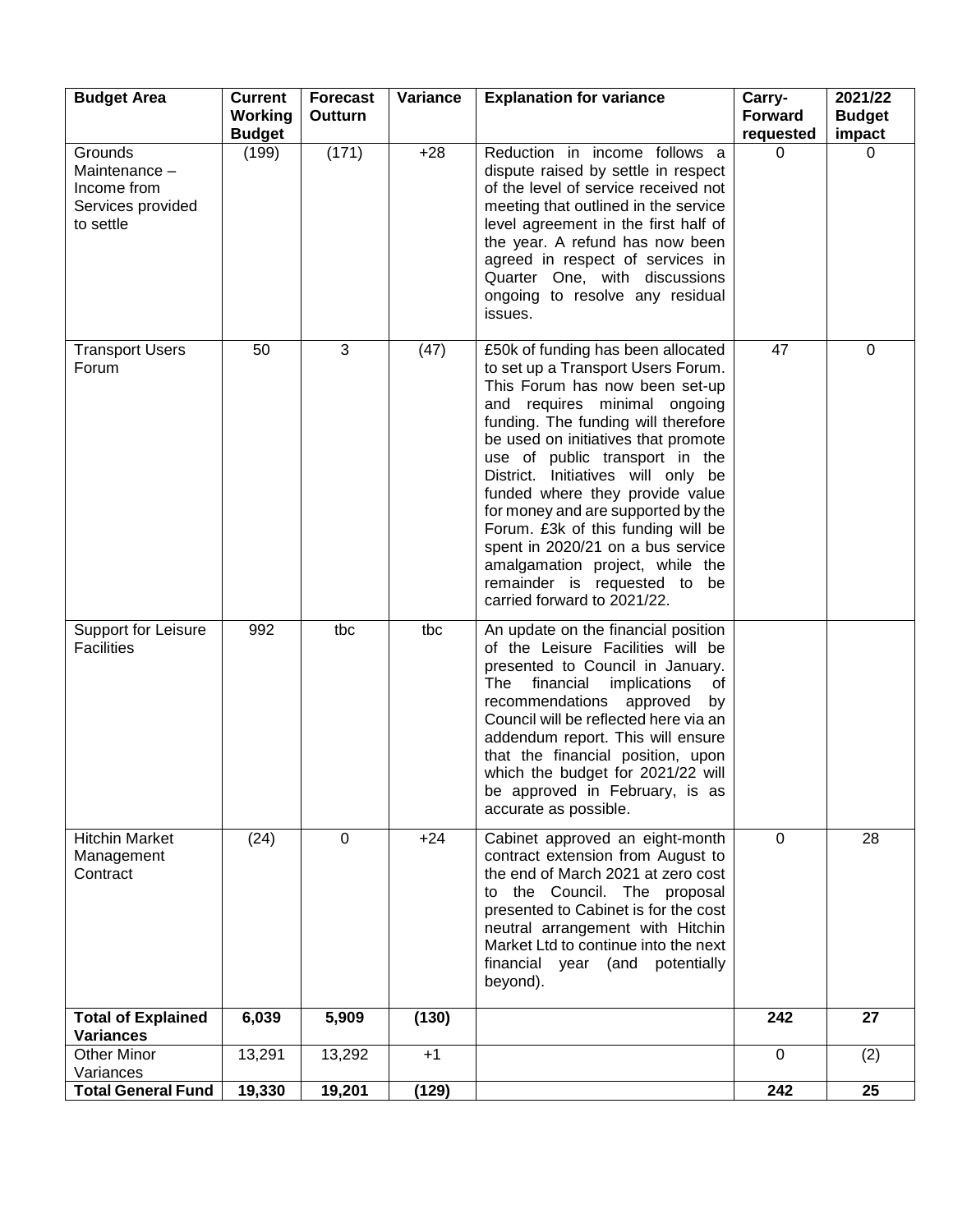- 8.27. Budget proposals were put forward for discussion at Group workshops in November. Comments on the proposals made by the Groups were outlined in the draft budget report presented at the December meeting of Cabinet. The lists of savings and investments proposals is attached at appendix B.
- 8.28. Appendix B to this report includes two changes to those proposals agreed by Cabinet at the December meeting. The first relates to anticipated investment interest income. An additional pressure (R11) has been added to the list, with the budgeted level of interest income over the period revised in line with the returns detailed in the Investment Strategy (Capital and Treasury Combined) for 2021-31. The second is a revision to the timing of the biannual investment (PI2) for the local housing market analysis, as this will not now be undertaken in 2021/22 as originally planned.

### **Revenue effects of capital**

8.29. The Council incurs some interest costs in relation to historic borrowing for capital purposes. The small cost of this is reflected in budget estimates. If the Council was to take out new borrowing for capital purposes then it would incur revenue costs in relation to interest payments and Minimum Revenue Provision (MRP). MRP is explained in the Investment Strategy report.

As identified in the Investment Strategy report, the Council does not need to borrow to fund core capital spend, as it is forecast that this can be funded from existing capital reserves and the generation of new capital receipts. For capital spend that is line with the property acquisition and development strategy, no income generation or borrowing costs are assumed. This is considered to be a prudent approach in the absence of any specific opportunities at this stage, as the initial income generation would be required to exceed any borrowing costs

### **Reliability of estimates**

- 8.30. As part of the budget setting process, the Chief Finance Officer is required to comment on the reliability of the estimates made. A prudent approach has been adopted, especially in relation to income where it is only included where there is a high degree of certainty over it being achieved.
- 8.31. In addition to those factors already highlighted in this report that may affect estimates, a further significant area of uncertainty is in relation to pay inflation, which has been assumed to be 2.25% across the period. This assumption is in line with the majority of Councils, and the allowances made are a factor in where the negotiations will end up. The Chancellor however announced a public sector pay freeze in the November Spending Review. This does not directly apply to Local Government pay but may be considered as part of pay negotiations. The pay awards that the Council actually pays will be unchanged by this, as they would still be based on the results of national pay bargaining.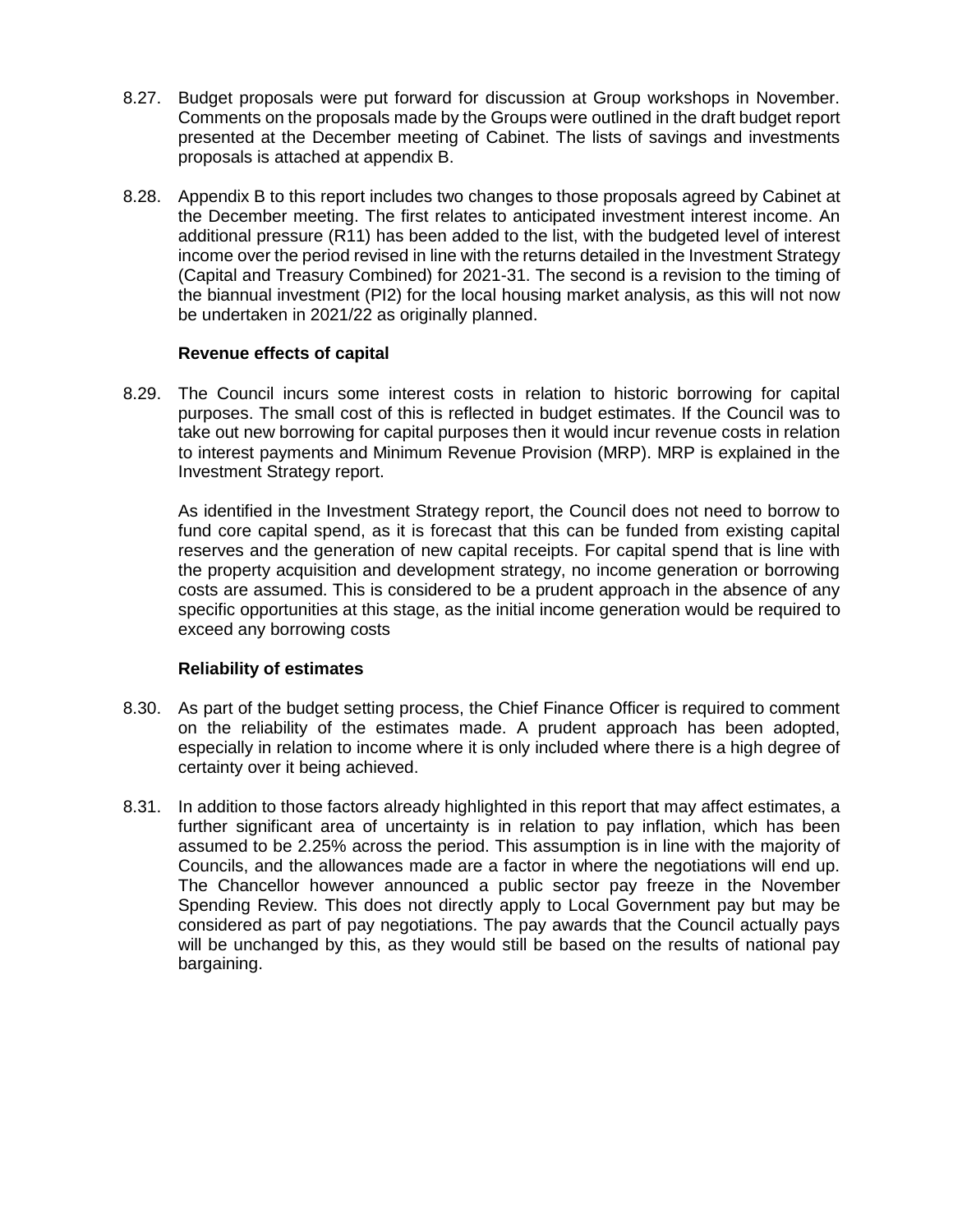- 8.32. The impact of Covid-19 remains a significant uncertainty. The funding towards expenditure pressures and the Council Tax support grant have been incorporated in to the budget. No significant expenditure pressures in relation to Covid-19 have been assumed. The decision made by Full Council in January will result in an update to this budget to reflect the expected cost of supporting leisure provision in both the current year and 2021/22. It is currently assumed that income levels will return to normal by 202/23, but there is a risk that they will not. The unknown duration of the current period of restrictions makes it very difficult to estimate the impact on key income sources (e.g. parking) in 2020/21 and 2021/22. Following the previous easing of restrictions, parking income has bounced back towards normal levels quite quickly. The commitment from Government to Sales, Fees and Charges compensation also mitigates the majority of the financial pressure. The most significant issue will be if income levels do not substantially recover before the end of June, and the compensation scheme is not extended. There are also income sources (e.g. garden waste charges) that are not covered by the income compensation scheme. Overall it is very difficult to forecast and the increased minimum level of General Fund Balance highlights the need to create a cushion to protect from this uncertainty.
- 8.33. Overall it is considered by the Chief Finance Officer that the estimates made are as reliable as they reasonably can be. They will be subject to risk and this is the reason for setting a minimum General Fund balance and carrying out budget monitoring throughout the year.

### **Cumulative impact**

- 8.34. The cumulative impact of all the estimates described in the previous sections is provided at Appendix C. This shows a forecast of funding and net expenditure for the next five years, including the impact on the General Fund balance. Appendix D is also provided to provide a summary in the event that a £10 Council Tax increase (band D equivalent) is allowed without the need for a referendum.
- 8.35. Appendix C also includes a forecast of the remaining savings that the Council still needs to deliver by 2025/26. Savings totalling £2m are estimated to be required in order for the Council to balance income and expenditure by the end of the period. Furthermore, with the proposed phasing of these savings, there would be a need to use more than £4m of reserves. These amounts could also be significantly affected by future changes to Local Government funding, with the introduction of the fairer funding formula and a proposed business rates reset potentially from 2022/23, ongoing impacts on expenditure and income from the Covid-19 pandemic, while they are also dependent on the successful delivery of the efficiencies identified in Appendix B. Appendix D shows that in the event of a £10 Council Tax (band D equivalent) increase for 2021/22, the savings that will need to be identified and delivered will be reduced to  $£1.75m$ . The use of reserves will reduce to around £3.5m.
- 8.36. This level of savings still required to be identified assumes that the Council will continue to increase Council Tax at the maximum level permitted without the need for a referendum. Any increase in Council Tax below this level would further increase the savings required to balance the budget over the period and require greater drawdown on reserves. As shown in Appendix C and D a deficit is anticipated for 2021/22 (before use of reserve balances). The proposal is therefore that Council Tax should be increased by the maximum allowed.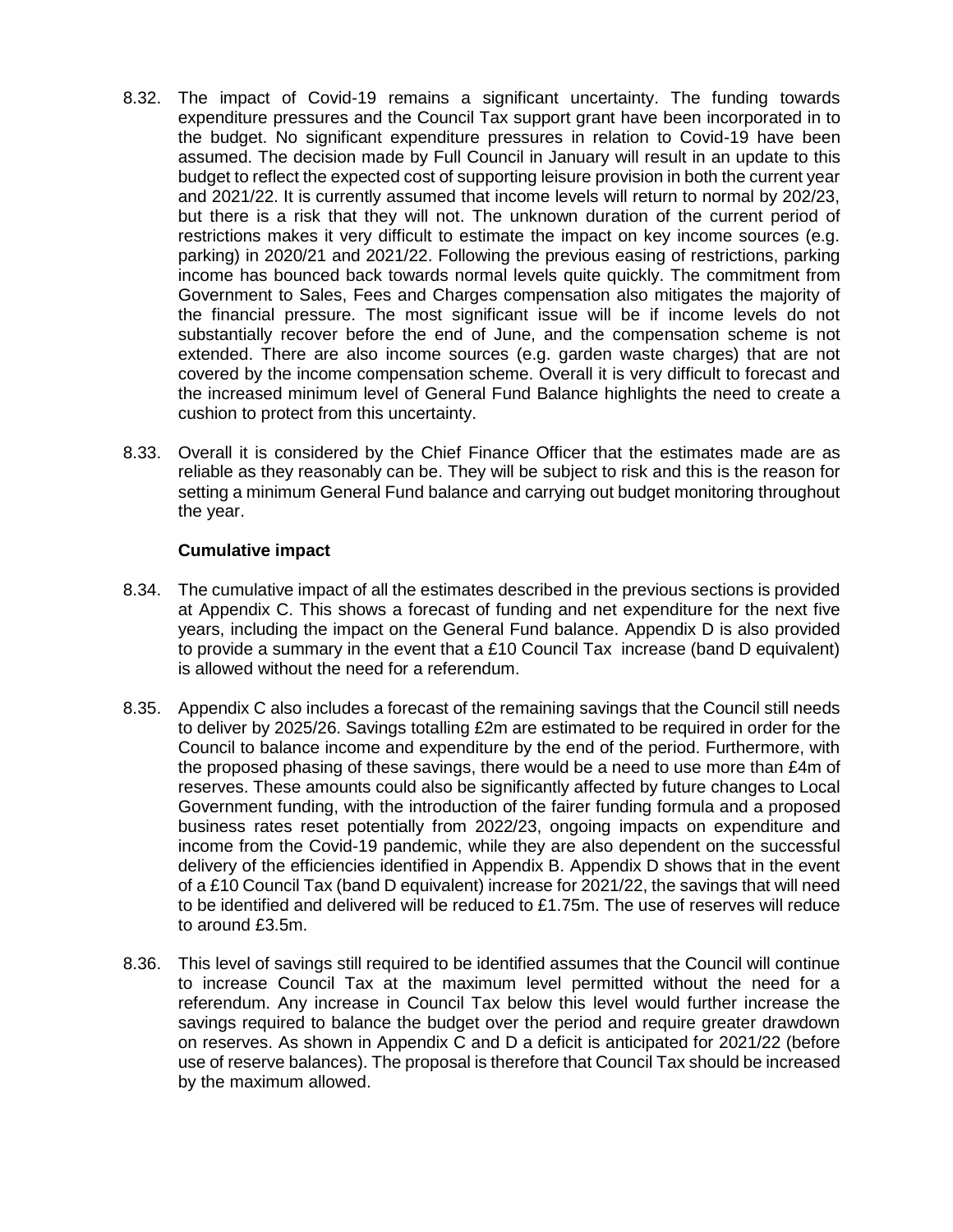8.37. In response to the significant challenges indicated in this report, a budget review/ challenge process has been started. This will highlight opportunities for savings (including efficiencies, service changes and income generation) in future years. Some of those opportunities will need to be taken forward in advance of next year's budget e.g. where they primarily relate to efficiencies. For the majority of those savings, which relate to service changes, these will need to be prioritised so that they can start to be developed and included in next year's budget. This will demonstrate that, whilst the exact value of the savings that the Council needs to deliver is unknown, the Council is committed to the work and decisions that will need to be taken in the medium-term. As set out in the Medium Term Financial Strategy it is expected that the Council will adopt a phased approach to balancing savings, and achieve an in-year balanced budget by 2025/26. Reserves will be used to balance the budget in intervening years.

# **9. LEGAL IMPLICATIONS**

- 9.1. The Cabinet has a responsibility to keep under review the budget of the Council and any other matter having substantial implications for the financial resources of the Council.
- 9.2. Cabinet's terms of reference include recommending to Council the annual budget, including the capital and revenue budgets and the level of council tax and the council tax base. Council's terms of reference include approving or adopting the budget.
- 9.3. Members are reminded of the duty to set a balanced budget and to maintain a prudent general fund and reserve balances

# **10. FINANCIAL IMPLICATIONS**

10.1. These are covered in the body of the report.

### **11. RISK IMPLICATIONS**

- 11.1. As outlined in the body of the report.
- 11.2. There are significant uncertainties and risks with regard to the funding of NHDC over the medium term. In particular the impact from the outcomes of the Fairer Funding review and 75% Business Rates retention.

# **12. EQUALITIES IMPLICATIONS**

- 12.1. In line with the Public Sector Equality Duty, public bodies must, in the exercise of their functions, give due regard to the need to eliminate discrimination, harassment, victimisation, to advance equality of opportunity and foster good relations between those who share a protected characteristic and those who do not.
- 12.2. For any individual proposal comprising either £50k growth or efficiency, or affecting more than two wards, an equality analysis is required to be carried out; this has either taken place or will take place following agreement of efficiencies or growth.

### **13. SOCIAL VALUE IMPLICATIONS**

13.1. The Social Value Act and "go local" policy do not apply to this report.